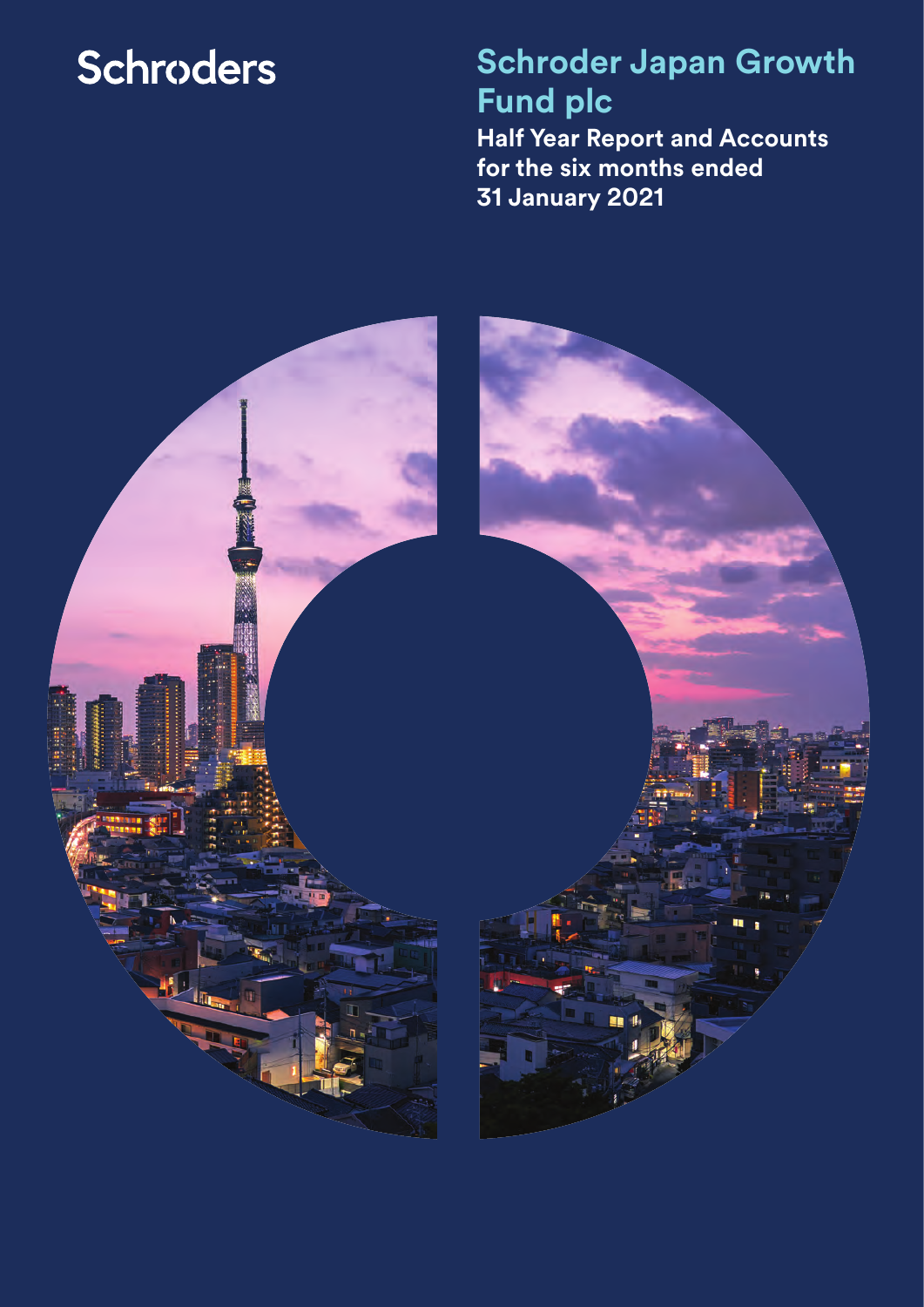### **Investment objective**

The Company's principal investment objective is to achieve capital growth from an actively managed portfolio principally comprising securities listed on the Japanese stock markets, with the aim of achieving growth in excess of the TSE First Section Total Return Index in sterling over the longer term.

### **Investment policy**

The Manager utilises an active stock driven investment approach, drawing on Schroders' extensive research resources in Japan. The portfolio is principally invested in a broad range of companies quoted on the Tokyo Stock Exchange, the regional stock markets of Fukuoka, Hiroshima, Kyoto, Nagoya, Niigata, Osaka and Sapporo and the Japanese over the counter (OTC) market. Investments may also be made in companies listed elsewhere but controlled from Japan or with a material exposure to the Japanese economy. There are no constraints on size of company or sector allocation. This flexibility will allow the Manager to take advantage of changes in market sentiment and in the domestic economic cycle as it develops.

The portfolio is mainly invested in equities but may also be invested in warrants, convertibles and other derivative instruments where appropriate. The Company may invest up to 5% of its assets in securities which are not listed on any stock exchange, but would not normally make such investment except where the Manager expects that the securities will shortly become listed on a Japanese stock market.

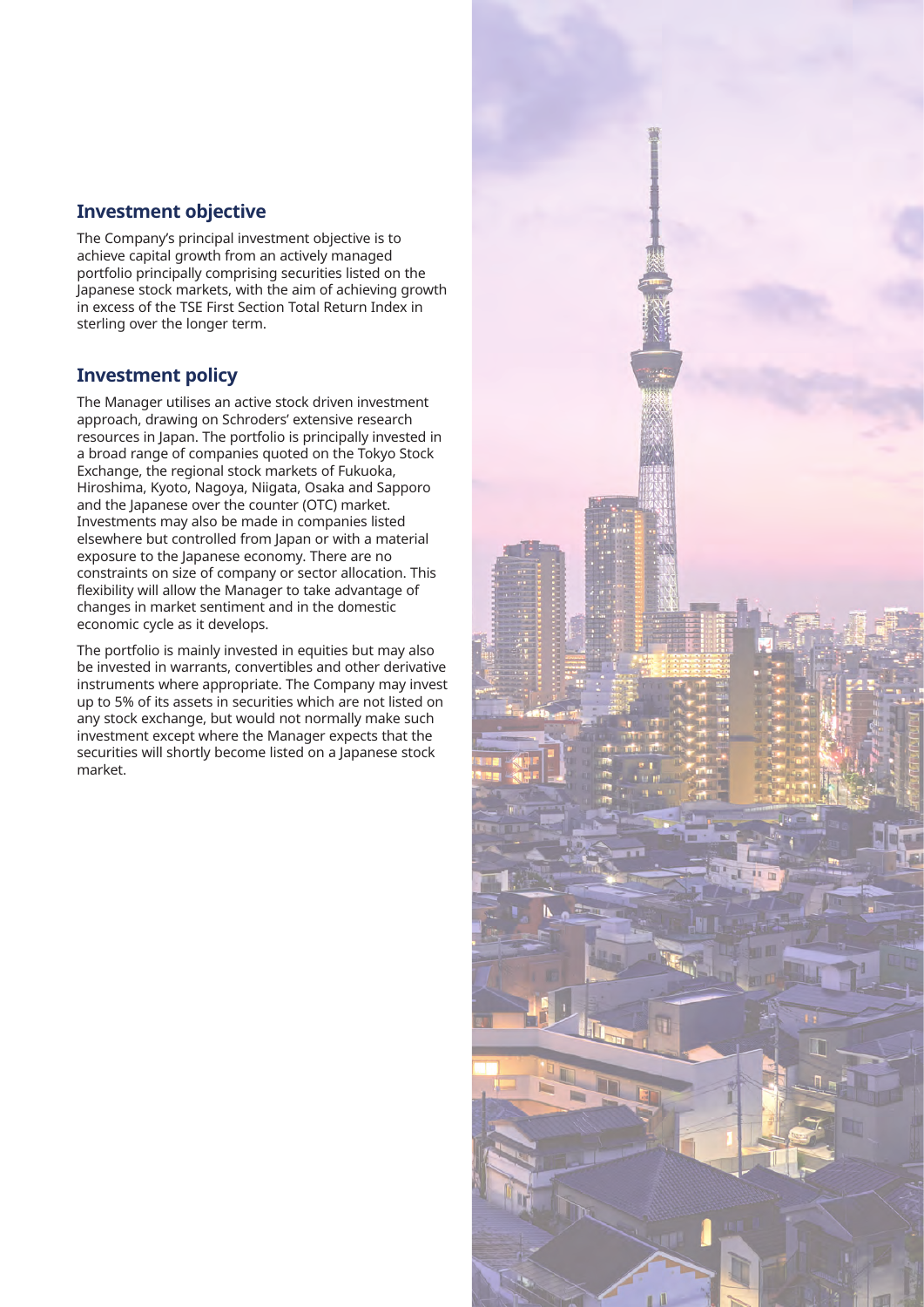

## **Contents**

| <b>Financial Highlights</b>            | $\mathcal{P}$ |
|----------------------------------------|---------------|
| Interim Management Report              | З             |
| Income Statement                       | 10            |
| Statement of Changes in Equity         | 11            |
| <b>Statement of Financial Position</b> | 12            |
| Notes to the Accounts                  | 13            |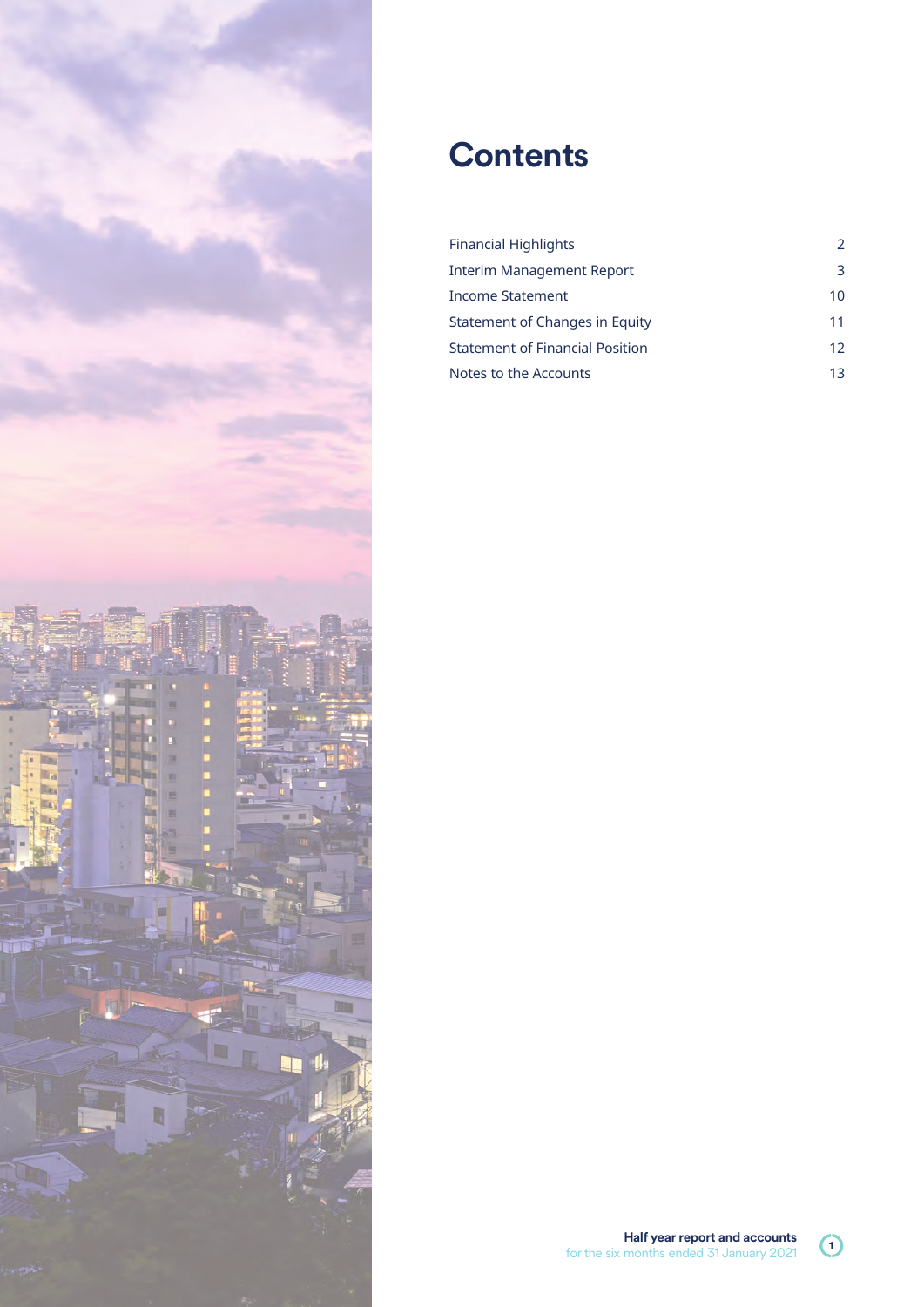## **Financial Highlights**

### **Total returns for the six months ended 31 January 20211**



1Total returns measure the combined effect of any dividends paid, together with the rise or fall in the share price or NAV per share. Total return statistics enable the investor to make performance comparisons between investment companies with different dividend policies. Any dividends received by a shareholder are assumed to have been reinvested in either additional shares of the Company at the time the shares were quoted ex-dividend (to calculate the share price total return) or in the assets of the Company at its NAV per share (to calculate the NAV per share total return).

2Source: Morningstar.

<sup>3</sup>Source: Thomson Reuters. The Company's benchmark is the TSE First Section Total Return Index in sterling terms.

## **Other financial information**

|                                           | 31 January<br>2021 | 31 July<br>2020 | % change |
|-------------------------------------------|--------------------|-----------------|----------|
| Shareholders' funds (£'000)               | 272,864            | 236,128         | $+15.6$  |
| Shares in issue                           | 123,129,822        | 124,776,700     | (1.3)    |
| NAV per share (pence)                     | 221.61             | 189.24          | $+17.1$  |
| Share price (pence)                       | 199.00             | 161.50          | $+23.2$  |
| Share price discount to NAV per share (%) | 10.2               | 14.7            |          |
| Gearing $(\%)^1$                          | 11.8               | 13.3            |          |

1 Borrowings used for investment purposes, less cash, expressed as a percentage of net assets.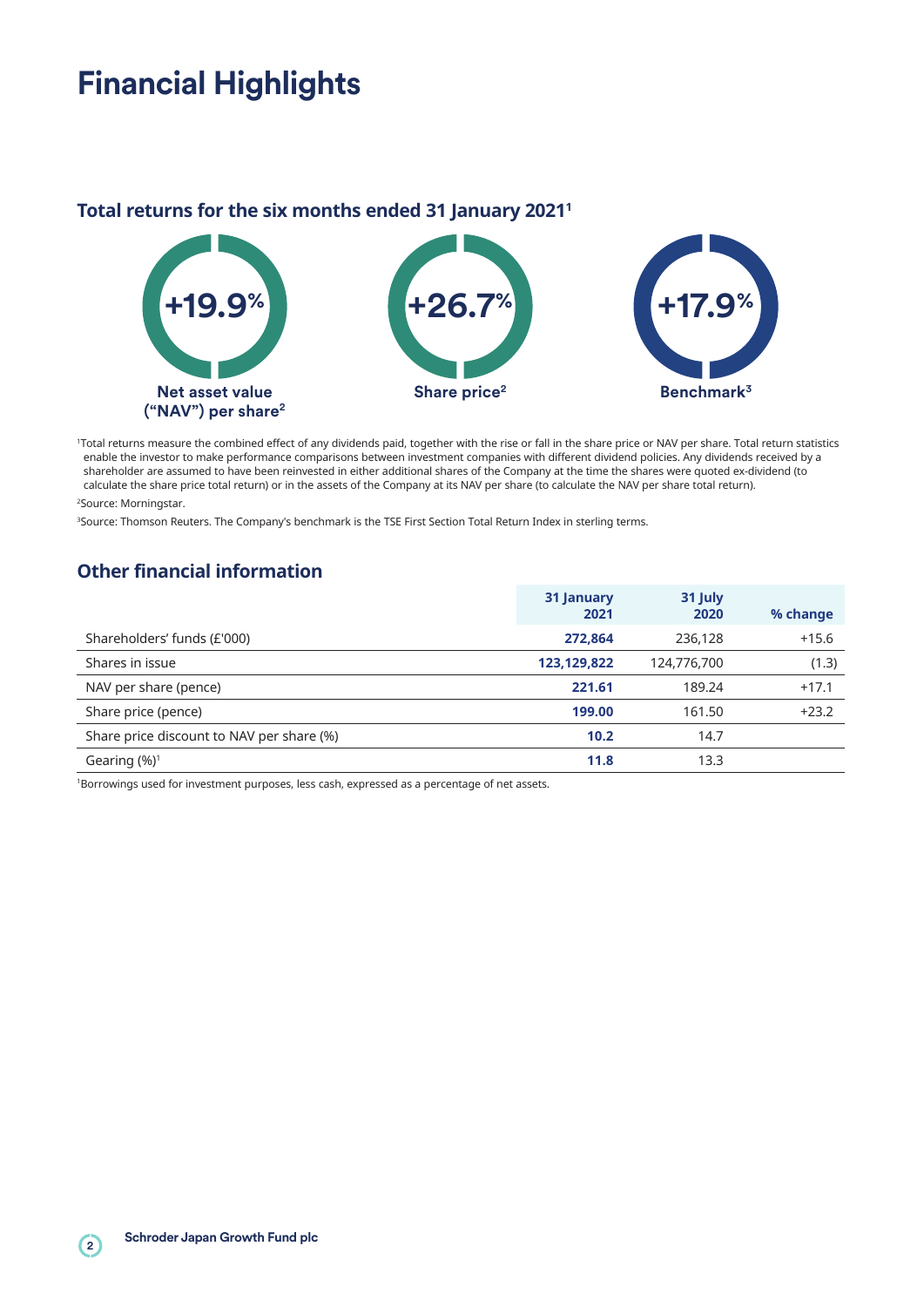## **Interim Management Report – Chairman's Statement**



#### **Performance**

During the six-month period to 31 January 2021, the Company's net asset value ("NAV") produced a total return of 19.9%, outperforming the Benchmark total return of 17.9%. In addition, as sentiment towards the Japanese market improved, and the discount narrowed, the share price produced a total return of 26.7%.

It is pleasing to see an improvement in performance over the half year and subsequent to the period under review. While longer term, returns to shareholders remain unsatisfactory, the Manager must be credited for consistently applying his stock-picking investment approach, rather than chasing momentum. It appears that market sentiment has shifted away from aggressive growth companies and is focusing more on quality. If the green shoots we are witnessing at the moment continue, we would hope to see a sustained improvement in performance.

Further performance details are set out in the Manager's Review on page 4.

#### **Share purchases and discount management**

I reported in my last annual report to shareholders that the share buyback facility would be more extensively utilised as the Board believes that when shares trade at wider discount levels, buybacks help to create excess return for shareholders and to improve liquidity. Subsequently, the Board has been active in buying back shares and, in the six months to 31 January 2021, 1,646,878 shares were bought back at an average discount of 12.9%. By the end of the period, the discount had significantly narrowed, to 10.2%, and since the period end, the Company has continued to be active in the market and a further 986,560 shares have been brought back (as at 6 April).

#### **Gearing**

The Manager actively used gearing throughout the period. The Company's term loan remained fully utilised whilst the revolving credit facility was undrawn. The average gearing during the six months to 31 January 2021 was 11.8% and as at 6 April, the gearing was 10.7%.

#### **Outlook**

Equity market sentiment globally has improved significantly in the last six months, driven by vaccine approvals and roll-outs, together with the additional economic stimulus measures introduced around the world. Japan has also successfully navigated a change in Prime Minister following the resignation of Mr Abe, who had been the main architect of Japan's economic policies for the previous eight years. Improving expectations for a global economic recovery have also had a positive impact on Japan's stock market, while the domestic economy has continued to be less adversely affected than many other developed countries. Nevertheless, the investment approach of our Manager, which has a bias towards value, continued to be out of favour until near the end of 2020. Subsequently we have seen some changes in market leadership, and less emphasis on a narrow group of growth-style stocks, which has created a better environment for portfolio performance.

While we are not complacent about the risk of further pandemic-related economic shocks, it does seem that visibility on Japan's corporate earnings' recovery is now beginning to improve. We believe this, coupled with the longer-term structural improvements in Japan's corporate governance, can continue to generate more focus on individual company valuations, which would benefit our Manager's investment style.

#### **Anja Balfour**  Chairman

7 April 2021

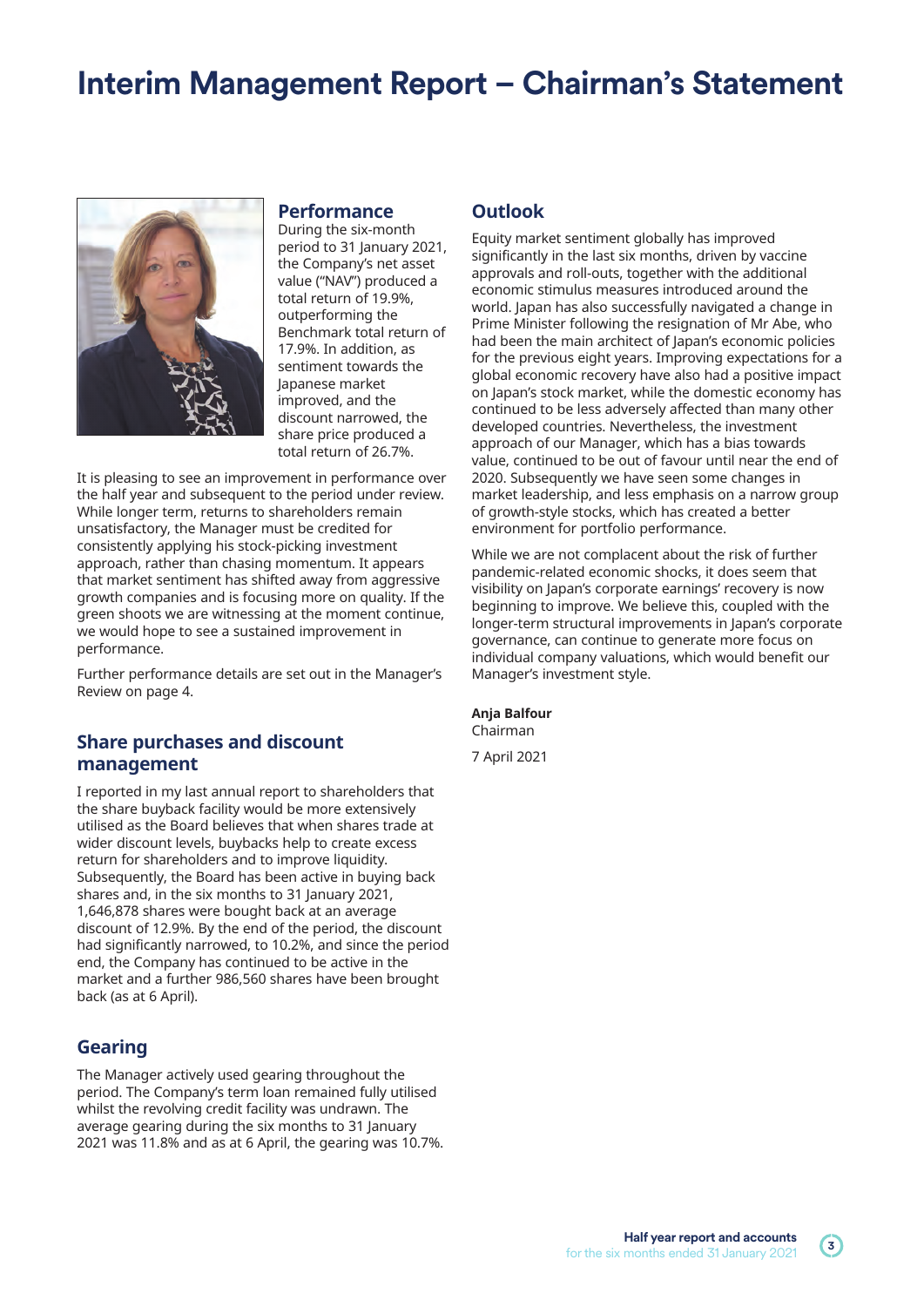## **Interim Management Report – Manager's Review**

### **Market background**

The Japanese market was strong for most of the period, particularly from November onwards, recording a total return of 22.1%. The yen/sterling exchange rate was volatile in September, but, for the period as a whole, there was a net weakening of the yen, which restricted the total market return in sterling to 17.9%.

Domestically, the early part of the review period was dominated by the change in Japan's prime minister. Shinzo Abe announced his resignation as prime minister of Japan on 28 August, due to the resurgence of a longstanding health problem, just four days after he recorded the longest continuous term of any Japanese prime minister. Although Mr Abe's health had clearly deteriorated, his popularity had also declined recently, primarily due to his handling of Japan's response to the pandemic. Following his resignation, the Liberal Democratic Party opted for the simplest method to elect their next party president. Yoshihide Suga, the Chief Cabinet Secretary, quickly emerged as the frontrunner within a few days of Mr Abe's announcement and he duly won the leadership election on 14 September. His position as the new prime minister was then confirmed in a special Diet session on 16 September.

Domestic factors then took a back seat to global drivers, especially the positive news flow on the results from various vaccine trials. Equity investors responded very positively in November to the idea that tackling the virus could eventually become a logistical exercise, albeit an extremely complex one. The slow-motion results of the US presidential election ultimately reduced one potential source of uncertainty.

All the available data during the period showed that Japan's experience of COVID-19, in terms of incidence and mortality, continued to be markedly different from the US and Europe. As a result, the government was able to continue to encourage private consumption through its "Go To" campaign for domestic travel. In October, this was supplemented by the launch of "Go To Eat" discounts to support local restaurants in each prefecture. Although the absolute levels of virus infection in Japan remained significantly below other developed countries, there was a pick-up towards the end of the year, leading to further public criticism of government policy. During December, these concerns began to impact on the popularity of new Prime Minister Suga and ultimately led to the suspension of the "Go To" campaigns. Early in 2021, a state of emergency was re-imposed for the first time since May, although even this imposed significantly lighter restrictions than those seen in Europe.

In the final weeks of the year, there was an increased focus on the likelihood of further stimulus measures being passed in the US. Japan's cabinet also approved a large additional fiscal package, to be funded by a further supplementary budget.

Nevertheless, survey data released in December, including the Bank of Japan's Tankan and the Economy Watchers' Survey, highlighted the fragility of consumer confidence as a result of rising infections. Japan has also dipped back into deflation, although this is currently due to a series of temporary factors, including lower utility prices and mobile phone charges. Although survey data on economic conditions remained somewhat weak early in 2021, actual GDP data for the fourth quarter of 2020, which was released in mid-February, was stronger than expected.

The corporate results season for the October to December quarter was completed in mid-February. The proportion of results that were ahead of consensus expectations was unusually high for Japan and this has continued to drive a positive revision cycle for corporate profits. These revisions, coupled with strong net buying of Japanese equities from foreign investors, helped push the main Topix Index to an almost 30 year high just after the end of the period.

The Company's NAV rose 19.9% over the six months, ahead of the 17.9% increase in the Benchmark (Source: Morningstar, cum-income NAV with dividends reinvested, 31 January 2021 data, net of fees).

Although the market environment changed somewhat in the latter part of the period, there was a positive impact from the gearing throughout. Among individual stocks, there was a strong positive contribution from Ibiden, a ceramic producer specializing in semiconductor packaging. Conversely, Pan Pacific International, a discount retailer operating under the Don Quijote brand was relatively weak in the last six months, as consumption remained under pressure.

#### **Stock selection attribution – 6 months to 31 January 2021**

#### **Largest positive contributions to performance**

| <b>Security</b> | <b>Company</b><br>(%) | Load<br>difference<br>(%) | <b>Absolute</b><br>return<br>(%) | <b>Impact</b> |
|-----------------|-----------------------|---------------------------|----------------------------------|---------------|
| Ibiden          | 1.6                   | 1.5                       | 71.6                             | 0.6           |
| Koito           | 1.6                   | 1.5                       | 63.5                             | 0.5           |
| Bandai Namco    | 1.7                   | 1.4                       | 53.9                             | 0.4           |
| Murata          | 2.3                   | 1.3                       | 53.2                             | 0.3           |
| Shimadzu        | 1.6                   | 1.5                       | 50.3                             | 0.3           |
| <b>Total</b>    |                       |                           |                                  | 2.1           |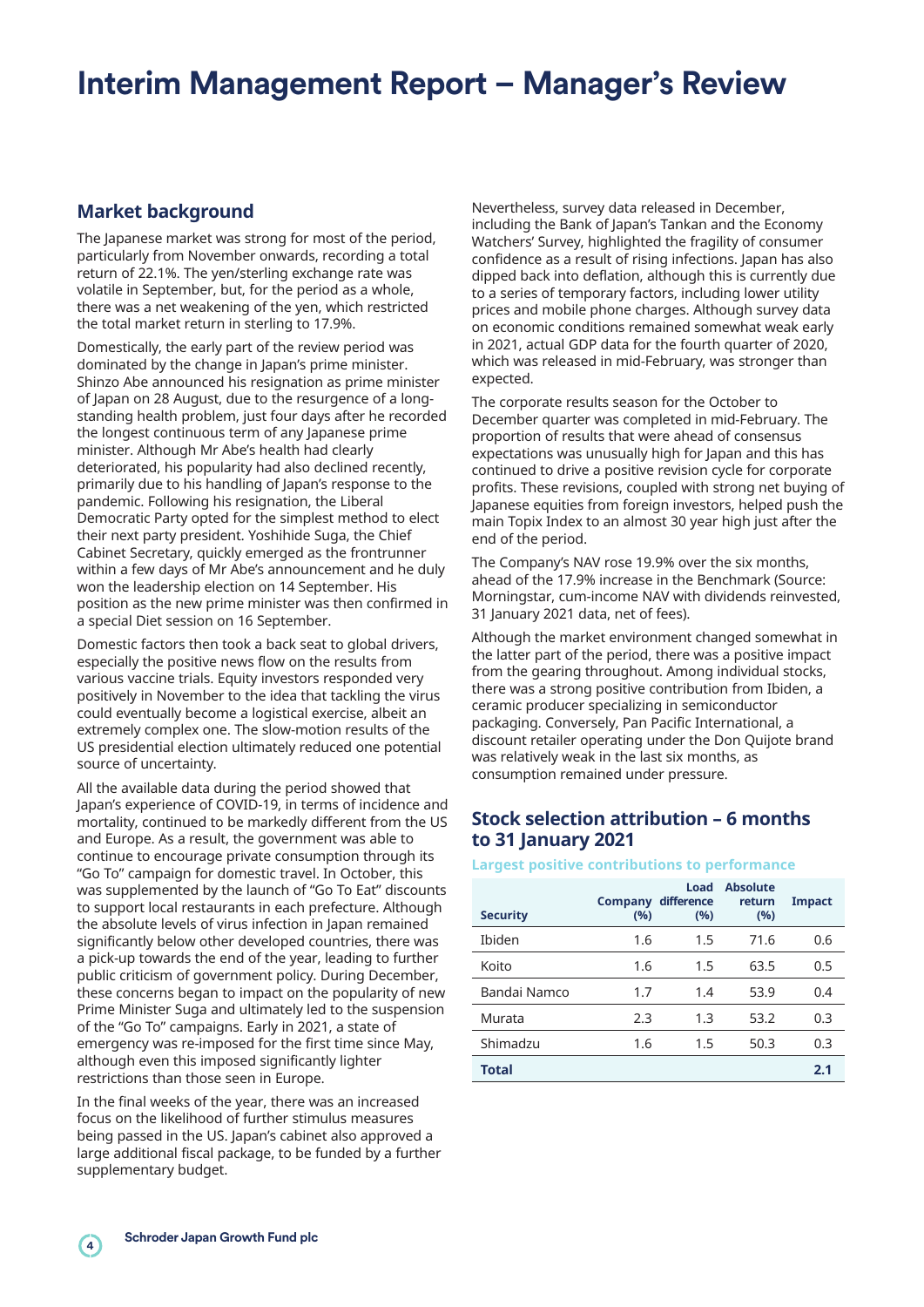## **Interim Management Report – Manager's Review**

#### **Largest negative contributions to performance**

| <b>Security</b>       | <b>Company</b><br>(%) | Load<br>difference<br>(%) | <b>Absolute</b><br>return<br>(%) | <b>Impact</b> |
|-----------------------|-----------------------|---------------------------|----------------------------------|---------------|
| Pan Pacific           | 1.8                   | 1.6                       | $-2.0$                           | $-0.4$        |
| Santen Pharmaceutical | 1.7                   | 1.6                       | $-2.2$                           | $-0.4$        |
| Nidec                 | 0.0                   | $-1.1$                    | 65.8                             | $-0.4$        |
| KDDI                  | 2.1                   | 1.2                       | $-3.7$                           | $-0.3$        |
| Paltac                | 1.3                   | 1.3                       | $-4.2$                           | $-0.3$        |
| Total                 |                       |                           |                                  | $-1.8$        |

Past performance is not a guide to future performance and may not be repeated.

Securities shown are for illustrative purposes only and should not be viewed as a recommendation to buy or sell.

Source: FactSet. Contributions are purely indicative as FactSet uses unaudited data. Stock weights are average weights over the period and returns are expressed in GBP.

### **Activity**

Our research team has been particularly focused on new ideas generated by the market turmoil in 2020. One example of this is Toho, which was added to the portfolio. This is one of the largest media groups in Japan, engaged in both movie production and distribution, together with the operation of theatres. The company posted over 80% operating profits decline earlier in 2020, but monthly boxoffice figures subsequently showed a clear recovery from the worst period.

We also initiated a position in AEON Financial Service, which provides comprehensive financial services, including credit cards and banking. A dividend cut was announced at the time of first quarter results, which led to a significant share price correction but we expect that the company will restore dividend payments much faster than their earnings recovery.

Amada, a major producer of machine tools, was also added to the portfolio as a beneficiary of the recovery we anticipate in both domestic and overseas markets.

One small cap position was sold in Nafco, a home furnishing retailer, after a period of strong relative performance. The remaining position in Japan Post Holdings, covering post, insurance and banking, was also sold as some of the positive changes we were expecting to see from the company may now be delayed. Lastly, the holding in Hitachi Capital was sold. The company provides consumer financing services, including loan guarantees and credit cards, and has recently announced a merger with MUFG Lease. We feel some of the specific advantages of Hitachi Capital, especially its strong UK franchise, may become diluted within the larger merged entity.

*This information is not an offer, solicitation or recommendation to buy or sell any financial instrument or to adopt any investment strategy.* 

#### **Outlook**

With Japan's state of emergency due to be lifted during March, we see limited additional impact for the equity market given the scale of economic dislocation will be less dramatic than that seen in early 2020. We also expect reduced impact on supply chains across Asia and, ultimately, a clearer route out of restrictions via the vaccine roll-out.

After additional safety tests required under Japanese regulations, the Pfizer vaccine was approved for use from 15 February and 3.7m healthcare professionals are now being prioritised in the initial roll-out. The general population is likely to be offered a vaccine in the April to June quarter. It is still unclear what impact the domestic, and global, vaccination programmes will have on the final decision to be taken on the hosting of the delayed Tokyo Olympics. The current political statements still support a scaled-back version of the games, starting in July as planned, although the general public seems to be increasingly sceptical. Although the government is facing a difficult political choice, we do not see any significant economic impact, whichever way the final decision goes. Most of the impact would be seen in a far lower number of tourist arrivals than originally expected, but this has already been fully discounted by the equity market and we don't see any great scope for surprise.

However, developments around both the Olympics and the vaccine roll-out could also affect the political timetable in Japan. Although the transfer of power from Mr Abe to Mr Suga has not led to any unexpected policy changes, a general election is due by October 2021 at the latest and it is still possible that we could see a snap election called earlier in the year. In any event, we expect the ruling Liberal Democratic Party to retain power, and for Mr Suga to remain as prime minister.

The short-term outlook for the domestic economy in Japan therefore centres on a rebound in activity as the state of emergency is lifted, together with the impact of the vaccine roll-out. Beyond these near-term issues, Japan is well-placed to benefit from a medium-term recovery in both the domestic and global economy.

In the absence of any further dramatic deterioration in economic conditions, we see scope for a significant recovery in corporate earnings in fiscal year 2021. Coupled with the underlying strength of corporate balance sheets, this should also lead to a quick return to pre-COVID levels of shareholder pay outs, including share buybacks.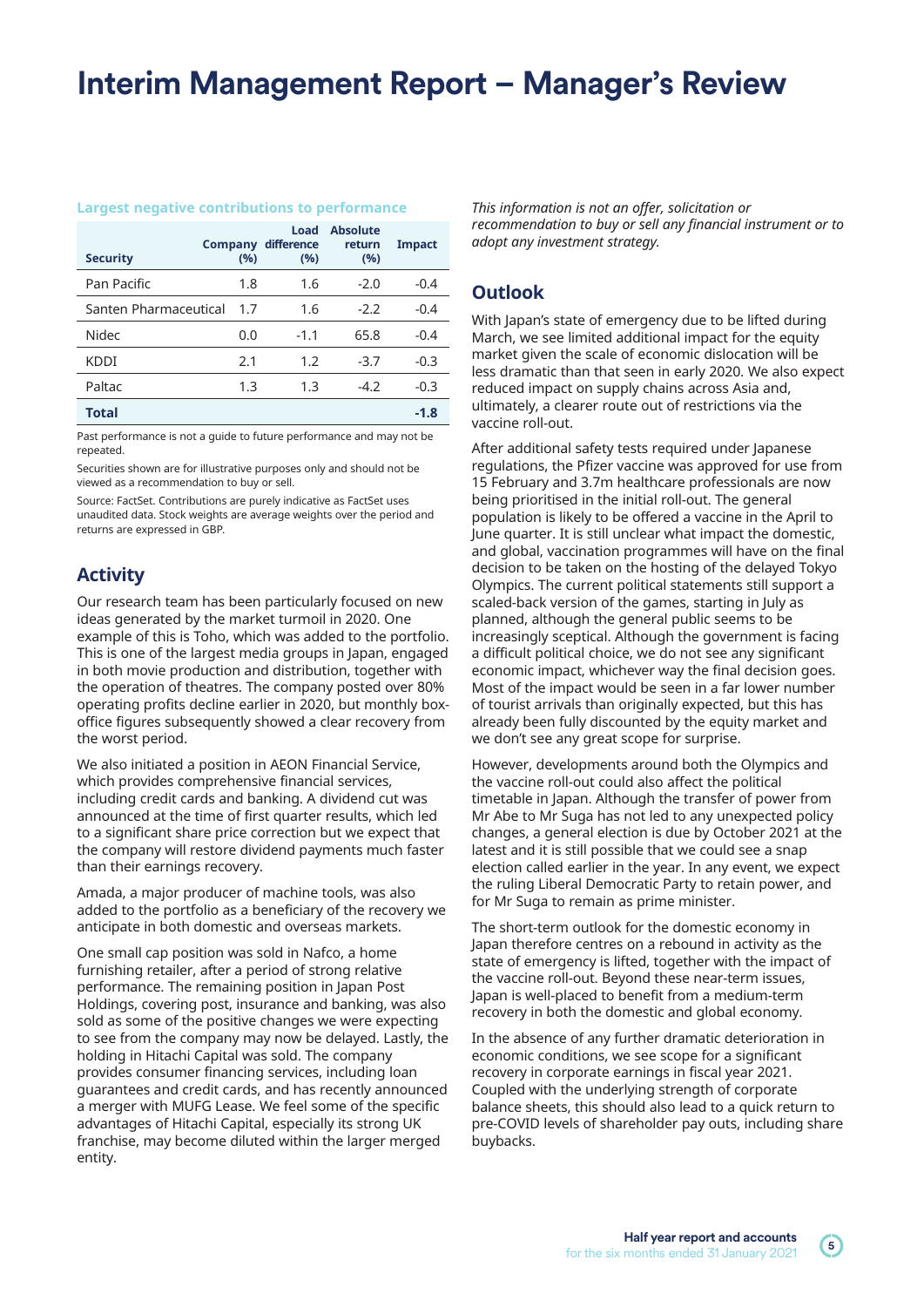## **Interim Management Report – Manager's Review**

While overall market valuations look reasonable, we do note that some cyclical stocks may already be discounting much of the initial expectations for earnings recovery. However, beyond these cyclical dynamics, we continue to see positive structural tailwinds supporting the Japanese equity market, including company-specific efforts to improve Return on Equity. Despite the challenging environment, Japanese companies have remained committed to increasing spending on IT and software, in particular, in order to improve future productivity.

#### **Policy**

Until late 2020, market dynamics favoured a relatively narrow range of stocks, reflecting global macro and political issues. While many global markets then saw some style reversal from November, this effect was very muted in Japan within the review period, and value stocks, those stocks trading at a lower price relative to fundamentals, underperformed the broader market to the end of 2020. Small cap had initially rallied strongly in September 2020 but then underperformed the broader market significantly over the following four months.

In early 2021, Japan finally saw some rebound in value indices, but even this was primarily a rally in lower quality cyclical stocks, those stocks affected by macroeconomic or systematic changes in the economy, with banks also outperforming. However, as we move further into the recovery phase, improving visibility on corporate earnings encourages us to maintain our longer-term views on Japan. We should ultimately expect a return to a more normal environment in which individual stock factors are the primary driver of long-term stock price returns, and the Company is well placed to benefit from this.

The Company remains underweight in the Electric Appliance sector, although this is balanced by the overweight positions in some specific stocks in other sectors that have the same underlying drivers. The Company is neutrally weighted in financials overall but, within this, we have a strong preference for insurance and leasing companies, while underweighting banks.

Net gearing (ratio of the Company's debt to equity) at the end of January 2021 was 11.8% (cum income).

#### **Active sector positions – as at 31 January 2021 Overweight/underweight positions %**

| % of portfolio |                                         | Underweight | Overweight |
|----------------|-----------------------------------------|-------------|------------|
| 7.3            | Machinery                               |             | 3.7        |
| 2.9            | Banks                                   |             | 1.1        |
| 4.2            | Construction                            |             | 1.0        |
| 6.0            | Wholesale Trade                         |             | 0.8        |
| 1.3            | Glass and Ceramics Products             |             | 0.4        |
| 5.0            | Pharmaceutical                          | $-1.8$      |            |
| 2.6            | Services                                | $-2.7$      |            |
| 8.8            | <b>Electrical Applicances</b><br>$-8.7$ |             |            |

Source: Schroders FactSet. Company position less Benchmark weight. Based on unaudited data. Sectors shown are for illustrative purposes only and should not be viewed as a recommendation to buy or sell.

Although we should see a strong overall profit recovery over the next two years, we do not expect any stepchange in Japan's long-term trend growth. Instead, we anticipate that Japan's relative undervaluation will be narrowed through better corporate governance, leading to sustainable improvements in Return-on-Equity. The most pervasive element for this change is the stronger pressure being applied to company managements from institutional investors to improve capital allocation and ultimately deliver better shareholder remuneration. We expect these factors to have a strong positive influence on the Company.

#### **Schroder Investment Management Limited**

#### 7 April 2021

*Any references to securities, sectors, regions and/or countries are for illustrative purposes only.*

*Securities shown are for illustrative purposes only and should not be viewed as a recommendation to buy or sell.*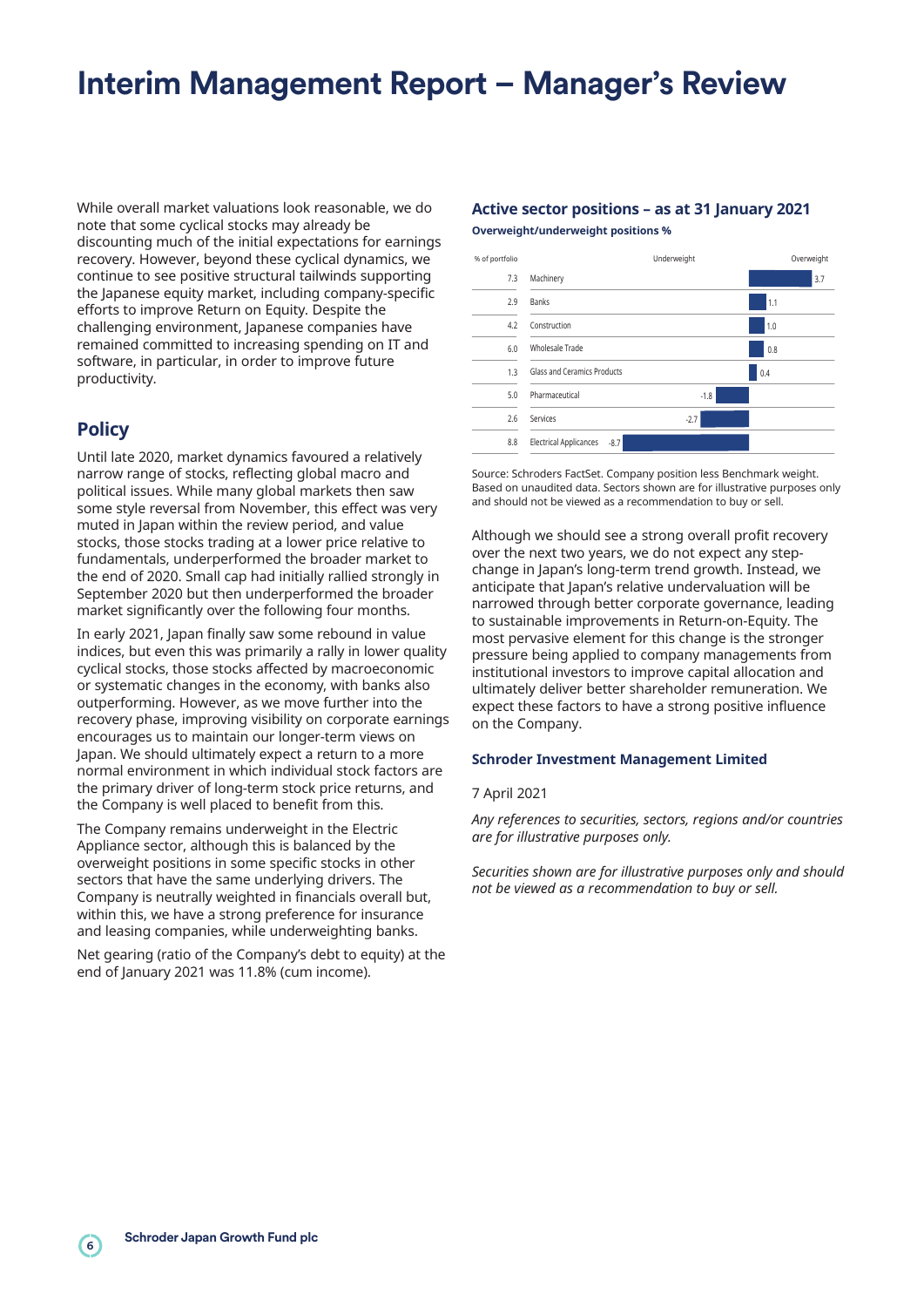## **Interim Management Report**

## **Investment Portfolio as at 31 January 2021**

Stocks in bold are the 20 largest investments, which by value account for 48.6% (31 July 2020: 49.3% and 31 January 2020: 50.2%) of total investments.

|                                               | £'000  | %    |
|-----------------------------------------------|--------|------|
| <b>Precision Instruments</b>                  |        |      |
| Murata                                        | 8,450  | 2.8  |
| Hoya                                          | 8,283  | 2.7  |
| <b>SMC</b>                                    | 8,192  | 2.7  |
| <b>Shimadzu</b>                               | 5,396  | 1.8  |
| Enplas                                        | 61     | 0.0  |
| <b>Total Precision Instruments</b>            | 30,382 | 10.0 |
| <b>Electrical Appliances</b>                  |        |      |
| Hitachi                                       | 7,477  | 2.5  |
| <b>TDK</b>                                    | 7,138  | 2.3  |
| Ibiden                                        | 5,089  | 1.7  |
| Koito Manufacturing                           | 5,008  | 1.6  |
| Nihon Kohden                                  | 2,047  | 0.7  |
| <b>Total Electrical Appliances</b>            | 26,759 | 8.8  |
| <b>Chemicals</b>                              |        |      |
| Sekisui Chemical                              | 4,883  | 1.6  |
| Nippon Soda                                   | 3,693  | 1.2  |
| Kureha Chemical                               | 3,551  | 1.2  |
| <b>JSR</b>                                    | 3,475  | 1.1  |
| <b>NOF</b>                                    | 3,429  | 1.1  |
| Hosokawa Micron                               | 3,047  | 1.0  |
| Aica Kogyo                                    | 2,888  | 0.9  |
| <b>SK Kaken</b>                               | 1,168  | 0.4  |
| <b>Total Chemicals</b>                        | 26,134 | 8.5  |
| <b>Information and Communication</b>          |        |      |
| <b>Nippon Telegraph and Telephone</b>         | 10,179 | 3.3  |
| <b>KDDI</b>                                   | 6,470  | 2.1  |
| Otsuka                                        | 5,481  | 1.8  |
| Digital Garage                                | 2,886  | 0.9  |
| <b>Total Information and</b><br>Communication | 25,016 | 8.1  |
| <b>Machinery</b>                              |        |      |
| <b>Disco</b>                                  | 7,615  | 2.5  |
| Nichias                                       | 4,347  | 1.4  |
| Glory                                         | 2,334  | 0.8  |
| <b>NGK Spark Plug</b>                         | 2,247  | 0.7  |
| Nabtesco                                      | 2,230  | 0.7  |
| Amada                                         | 2,069  | 0.7  |
| Rehon Automatic Machinery                     | 1,645  | 0.5  |
| <b>Total Machinery</b>                        | 22,487 | 7.3  |

| £'000  | $\frac{9}{6}$ |                                       | £'000  | $\frac{9}{6}$ |
|--------|---------------|---------------------------------------|--------|---------------|
|        |               | <b>Transportation Equipment</b>       |        |               |
| 8,450  | 2.8           | <b>Toyota Motor</b>                   | 13,332 | 4.4           |
| 8,283  | 2.7           | <b>Isuzu Motors</b>                   | 2,791  | 0.9           |
| 8,192  | 2.7           | Toyota Industries                     | 2,716  | 0.9           |
| 5,396  | 1.8           | Hi-Lex                                | 482    | 0.2           |
| 61     | 0.0           | <b>Total Transportation Equipment</b> | 19,321 | 6.4           |
| 30,382 | 10.0          | <b>Wholesale trade</b>                |        |               |
|        |               | Itochu                                | 5,166  | 1.7           |
| 7,477  | 2.5           | Mitsui & Co.                          | 4,398  | 1.4           |
| 7,138  | 2.3           | Trusco Nakayama                       | 3,465  | 1.1           |
| 5,089  | 1.7           | Fukushima Galilei                     | 3,205  | 1.1           |
| 5,008  | 1.6           | Fuji Oil                              | 2,023  | 0.7           |
| 2,047  | 0.7           | <b>Total Wholesale Trade</b>          | 18,257 | 6.0           |
| 26,759 | 8.8           | <b>Pharmaceutical</b>                 |        |               |
|        |               | Takeda Pharmaceutical                 | 6,850  | 2.2           |
| 4,883  | 1.6           | Ship Healthcare                       | 4,412  | 1.5           |
| 3,693  | 1.2           | Santen Pharmaceutical                 | 4,052  | 1.3           |
| 3,551  | 1.2           | <b>Total Pharmaceutical</b>           | 15,314 | 5.0           |
| 3,475  | 1.1           | <b>Retail Trade</b>                   |        |               |
| 3,429  | 1.1           | Pan Pacific                           | 5,076  | 1.7           |
| 3,047  | 1.0           | Seven & I Holdings                    | 4,437  | 1.5           |
| 2,888  | 0.9           | Paltac                                | 3,864  | 1.3           |
| 1,168  | 0.4           | AT Group                              | 1,352  | 0.4           |
| 26,134 | 8.5           | <b>Total Retail Trade</b>             | 14,729 | 4.9           |
|        |               | <b>Construction</b>                   |        |               |
| 0,179  | 3.3           | Daiwa House                           | 4,480  | 1.5           |
| 6,470  | 2.1           | Taisei                                | 3,117  | 1.0           |
| 5,481  | 1.8           | Nippon Densetsu Kogyo                 | 2,878  | 0.9           |
| 2,886  | 0.9           | JGC                                   | 1,737  | 0.6           |
|        |               | Sanki Engineering                     | 722    | 0.2           |
| 25,016 | 8.1           | <b>Total Construction</b>             | 12,934 | 4.2           |
|        |               | <b>Securities and Commodity</b>       |        |               |
| 7,615  | 2.5           | Nomura Research Institute             | 6,715  | 2.2           |
| 4,347  | 1.4           | Orix                                  | 5,418  | 1.8           |
| 2,334  | 0.8           | <b>Total Securities and Commodity</b> | 12,133 | 4.0           |
| 2,247  | 0.7           | <b>Insurance</b>                      |        |               |
| 2,230  | 0.7           | <b>T&amp;D Holdings</b>               | 7,673  | 2.5           |
| 2,069  | 0.7           | <b>Tokio Marine</b>                   | 3,723  | 1.2           |
| 1,645  | 0.5           | <b>Total Insurance</b>                | 11,396 | 3.7           |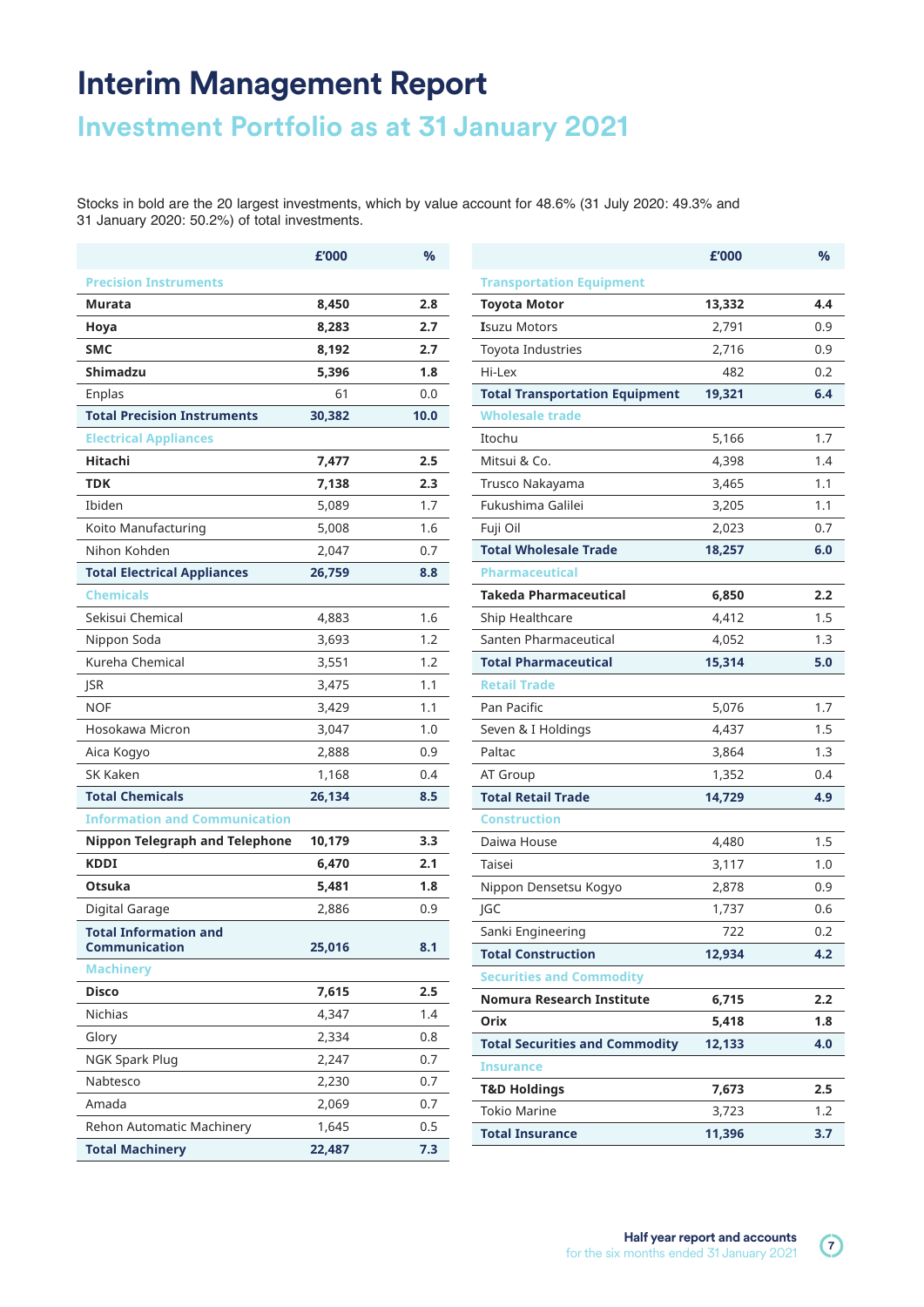## **Interim Management Report**

**Investment Portfolio as at 31 January 2021**

|                                       | £'000 | %   |
|---------------------------------------|-------|-----|
| <b>Land Transportation</b>            |       |     |
| East Japan Railway                    | 3,348 | 1.1 |
| Sankyu                                | 3,215 | 1.0 |
| Hitachi Transport System              | 2,991 | 1.0 |
| <b>Total Land Transportation</b>      | 9,554 | 3.1 |
| <b>Real Estate</b>                    |       |     |
| Mitsui Fudosan                        | 5,696 | 1.9 |
| Park24                                | 3,330 | 1.1 |
| <b>Total Real Estate</b>              | 9,026 | 3.0 |
| <b>Banks</b>                          |       |     |
| <b>Sumitomo Mitsui Financial</b>      | 8,745 | 2.9 |
| <b>Total Banks</b>                    | 8,745 | 2.9 |
| <b>Services</b>                       |       |     |
| <b>Recruit Holdings</b>               | 8,016 | 2.6 |
| Miroku Jyoho                          | 84    | 0.0 |
| <b>Total Services</b>                 | 8,100 | 2.6 |
| <b>Other Products</b>                 |       |     |
| Bandai Namco                          | 4,521 | 1.5 |
| Toho                                  | 2,714 | 0.9 |
| <b>Total Other Products</b>           | 7,235 | 2.4 |
| <b>Foods</b>                          |       |     |
| <b>Asahi Breweries</b>                | 5,483 | 1.8 |
| <b>Total Foods</b>                    | 5,483 | 1.8 |
| <b>Rubber Products</b>                |       |     |
| <b>Bridgestone</b>                    | 5,404 | 1.8 |
| <b>Total Rubber Products</b>          | 5,404 | 1.8 |
| <b>Non-Ferrous Metals</b>             |       |     |
| Asahi Holdings                        | 4,232 | 1.4 |
| <b>Total Non-Ferrous Metals</b>       | 4,232 | 1.4 |
| <b>Glass &amp; Ceramics</b>           |       |     |
| AGC                                   | 4,022 | 1.3 |
| <b>Total Glass &amp; Ceramics</b>     | 4,022 | 1.3 |
| <b>Other Financing Business</b>       |       |     |
| <b>Aeon Financial Service</b>         | 2,991 | 1.0 |
| <b>Total Other Financing Business</b> | 2,991 | 1.0 |
| <b>Oil and Coal products</b>          |       |     |
| Eneos                                 | 2,728 | 0.9 |
| <b>Total Oil and Coal products</b>    | 2,728 | 0.9 |

| £'000 | %   |                                       | £'000   | $\frac{0}{0}$ |
|-------|-----|---------------------------------------|---------|---------------|
|       |     | <b>Electric Power &amp; Gas</b>       |         |               |
| 3,348 | 1.1 | Metawater                             | 2.720   | 0.9           |
| 3,215 | 1.0 | <b>Total Electric Power &amp; Gas</b> | 2,720   | 0.9           |
| 2,991 | 1.0 |                                       |         |               |
| 9,554 | 3.1 | <b>Total investments</b>              | 305,102 | 100.0         |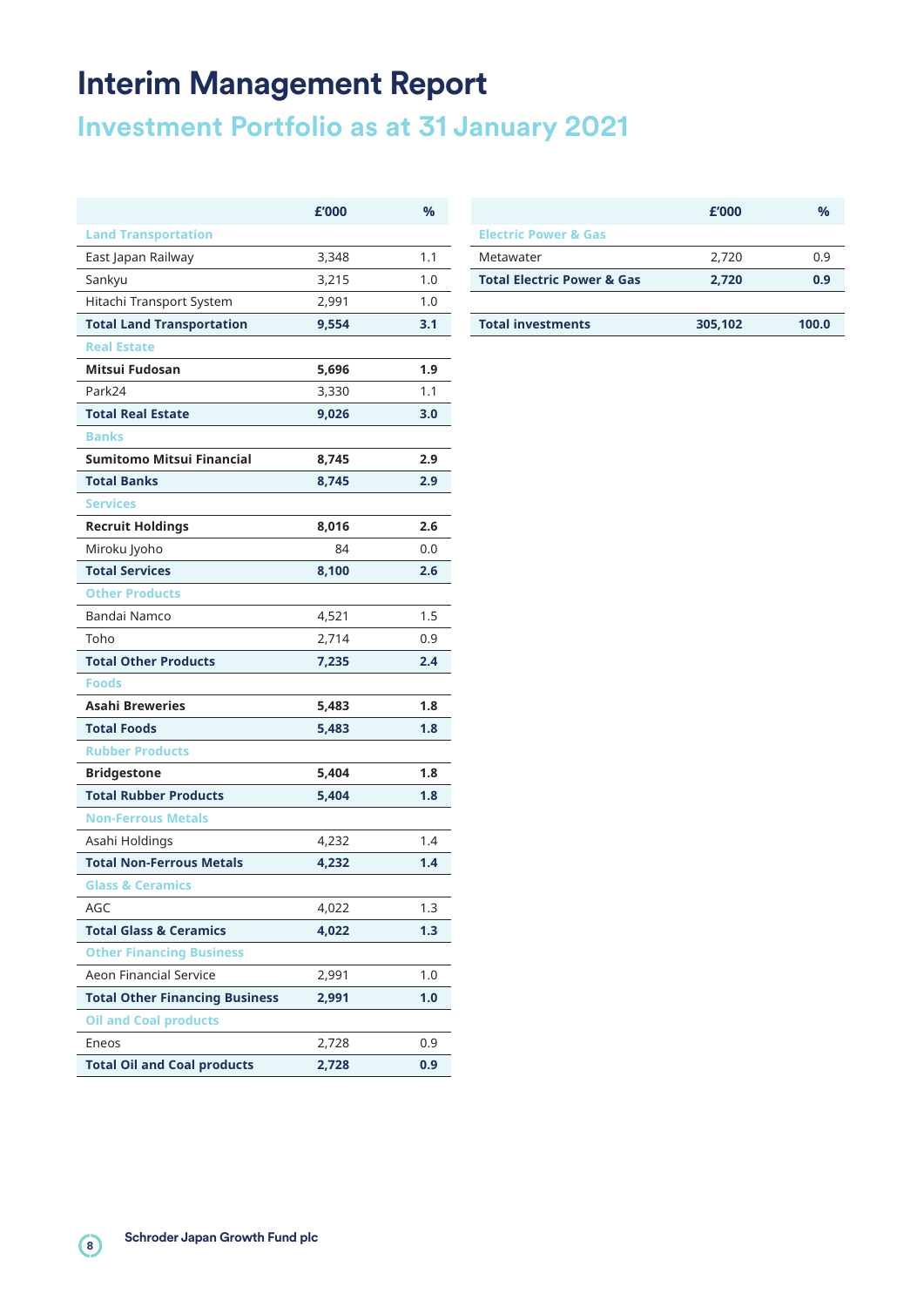## **Interim Management Report**

### **Principal risks and uncertainties**

The principal risks and uncertainties with the Company's business fall into the following risk categories: strategic; investment management; financial and currency; custody; gearing and leverage; accounting, legal and regulatory; service provider; and cyber. A detailed explanation of the risks and uncertainties in each of these categories can be found on pages 16 and 17 of the Company's published annual report and accounts for the year ended 31 July 2020.

The Board has continued to keep under review the effect of the COVID-19 pandemic on the Company's principal risk and uncertainties. Although it was assessed to be an emerging risk in the annual report, the Board now considers that the Company's existing principal risks and uncertainties are sufficiently comprehensive. COVID-19 continues to affect the Company, affecting the value of the Company's investments due to the disruption of supply chains and demand for products and services, increased costs and cash flow problems, and changed legal and regulatory requirements for companies. The pandemic has had a significant impact on prospects for global growth as measured by GDP and it continues to create uncertainty in many sectors.

The Board notes the Manager's investment process has been unaffected by the COVID-19 pandemic. The Manager continues to focus on long-term company fundamentals and detailed analysis of current and future investments. COVID-19 also affected the Company's service providers, who implemented business continuity plans in line with government recommendations. However, the Board has been pleased to note that to date the Company's service providers have been able to operate on a business as usual basis, despite the pandemic.

The Company's principal risk and uncertainties have not materially changed during the six months ended 31 January 2021.

### **Going concern**

Having assessed the principal risks and uncertainties, and the other matters discussed in connection with the viability statement as set out on page 18 of the published annual report and accounts for the year ended 31 July 2020, as well as considering the additional risks related to COVID-19, and where appropriate, action taken by the Company's service providers in relation to those risks, detailed above, the Directors consider it appropriate to adopt the going concern basis in preparing the accounts.

### **Related party transactions**

There have been no transactions with related parties that have materially affected the financial position or the performance of the Company during the six months ended 31 January 2021.

### **Directors' responsibility statement**

The Directors confirm that, to the best of their knowledge, this set of condensed financial statements has been prepared in accordance with United Kingdom Generally Accepted Accounting Practice and with the Statement of Recommended Practice, "Financial Statements of Investment Companies and Venture Capital Trusts" issued in October 2019 and that this Interim Management Report includes a fair review of the information required by 4.2.7R and 4.2.8R of the Financial Conduct Authority's Disclosure Guidance and Transparency Rules.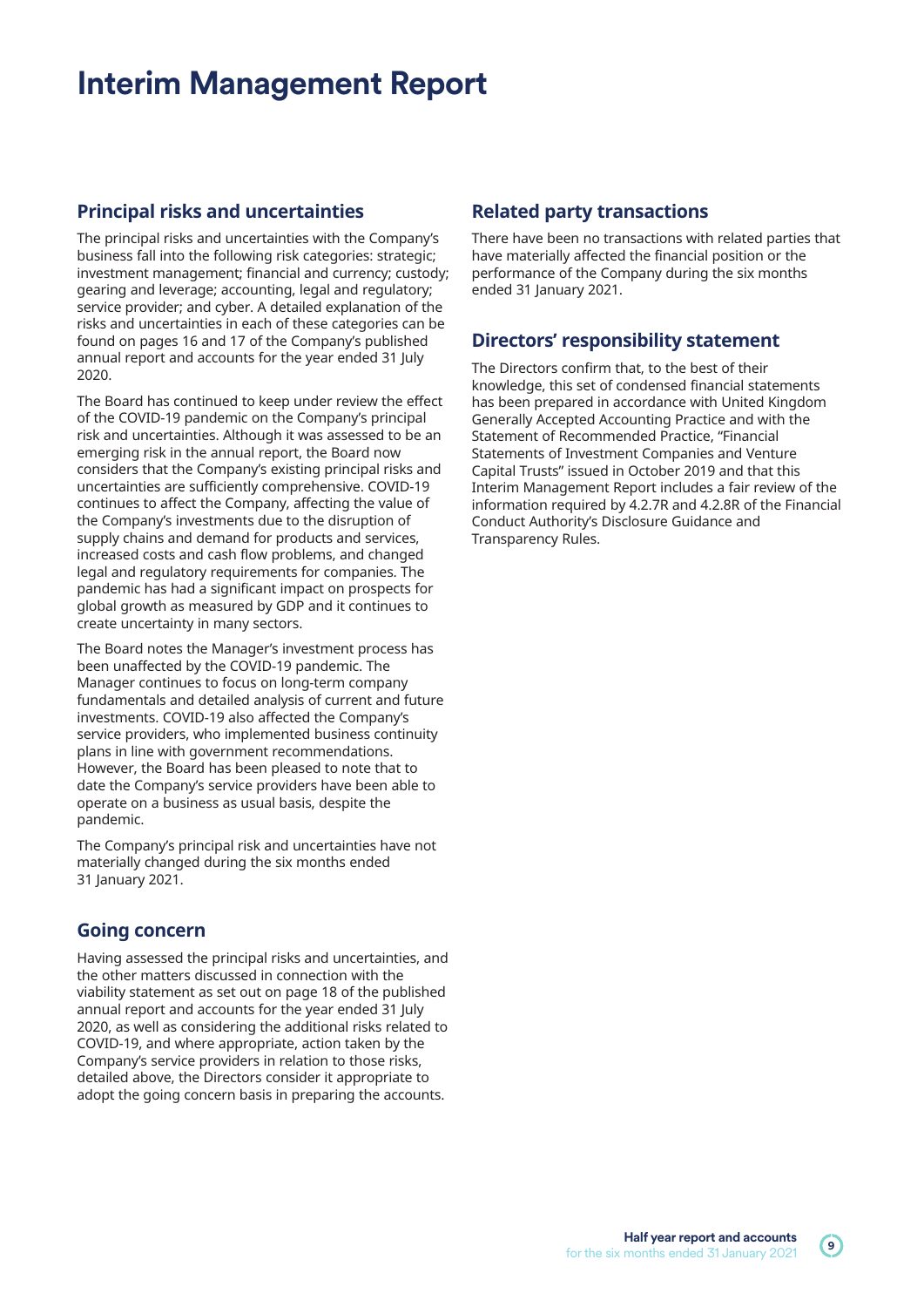## **Income Statement**

### **for the six months ended 31 January 2021 (unaudited)**

|                                                                            | (Unaudited)<br>For the six months<br>ended 31 January 2021 |                          | (Unaudited)<br>For the six months<br>ended 31 January 2020 |                          |                   | (Audited)<br>For the year<br>ended 31 July 2020 |                         |                          |                       |
|----------------------------------------------------------------------------|------------------------------------------------------------|--------------------------|------------------------------------------------------------|--------------------------|-------------------|-------------------------------------------------|-------------------------|--------------------------|-----------------------|
|                                                                            | Revenue<br>£'000                                           | Capital<br>£'000         | <b>Total</b><br>£'000                                      | <b>Revenue</b><br>£'000  | Capital<br>£'000  | <b>Total</b><br>£'000                           | <b>Revenue</b><br>£'000 | Capital<br>£'000         | <b>Total</b><br>£'000 |
| Gains/(losses) on investments held<br>at fair value through profit or loss | $\overline{\phantom{0}}$                                   | 43.166                   | 43.166                                                     | $\qquad \qquad -$        | 84                | 84                                              |                         | (37,752) (37,752)        |                       |
| Net foreign currency gains                                                 |                                                            | 1,134                    | 1,134                                                      | $\overline{\phantom{a}}$ | 2.624             | 2,624                                           |                         | 1,602                    | 1,602                 |
| Income from investments                                                    | 3,477                                                      | $\overline{\phantom{a}}$ | 3,477                                                      | 4,076                    | $\qquad \qquad -$ | 4,076                                           | 8,276                   | $\overline{\phantom{0}}$ | 8,276                 |
| Other interest receivable and                                              |                                                            |                          |                                                            |                          |                   |                                                 |                         |                          |                       |
| similar income                                                             |                                                            |                          |                                                            | 4                        |                   | 4                                               | 4                       |                          | 4                     |
| Gross return/(loss)                                                        | 3,477                                                      | 44,300                   | 47,777                                                     | 4,080                    | 2,708             | 6,788                                           | 8,280                   | $(36, 150)$ $(27, 870)$  |                       |
| Investment management fee                                                  | (285)                                                      | (665)                    | (950)                                                      | (309)                    | (721)             | (1,030)                                         | (564)                   | (1,317)                  | (1,881)               |
| Administrative expenses                                                    | (267)                                                      | $\overline{\phantom{a}}$ | (267)                                                      | (318)                    |                   | (318)                                           | (552)                   |                          | (552)                 |
| Net return/(loss) before                                                   |                                                            |                          |                                                            |                          |                   |                                                 |                         |                          |                       |
| finance costs and taxation                                                 | 2,925                                                      | 43,635                   | 46.560                                                     | 3,453                    | 1,987             | 5,440                                           |                         | 7,164 (37,467) (30,303)  |                       |
| Finance costs                                                              | (42)                                                       | (97)                     | (139)                                                      | (41)                     | (96)              | (137)                                           | (84)                    | (196)                    | (280)                 |
| Net return/(loss) on ordinary                                              |                                                            |                          |                                                            |                          |                   |                                                 |                         |                          |                       |
| activities before taxation                                                 | 2.883                                                      | 43.538                   | 46.421                                                     | 3,412                    | 1,891             | 5,303                                           |                         | 7,080 (37,663) (30,583)  |                       |
| Taxation on ordinary activities                                            |                                                            |                          |                                                            |                          |                   |                                                 |                         |                          |                       |
| (note 3)                                                                   | (348)                                                      |                          | (348)                                                      | (408)                    |                   | (408)                                           | (828)                   | -                        | (828)                 |
| Net return/(loss) on ordinary<br>activities after taxation                 | 2,535                                                      | 43.538                   | 46,073                                                     | 3,004                    | 1,891             | 4,895                                           |                         | 6,252 (37,663) (31,411)  |                       |
| Return/(loss) per share (note 4)                                           |                                                            |                          | 2.04p 35.02p 37.06p                                        | 2.40 <sub>p</sub>        | 1.51 <sub>p</sub> | 3.91 <sub>p</sub>                               |                         | 5.00p (30.13)p (25.13)p  |                       |

The "Total" column of this statement is the profit and loss account of the Company. The "Revenue" and "Capital" columns represent supplementary information prepared under guidance issued by The Association of Investment Companies. The Company has no other items of other comprehensive income and therefore the net return on ordinary activities after taxation is also the total comprehensive income for the period.

All revenue and capital items in the above statement derive from continuing operations. No operations were acquired or discontinued in the period.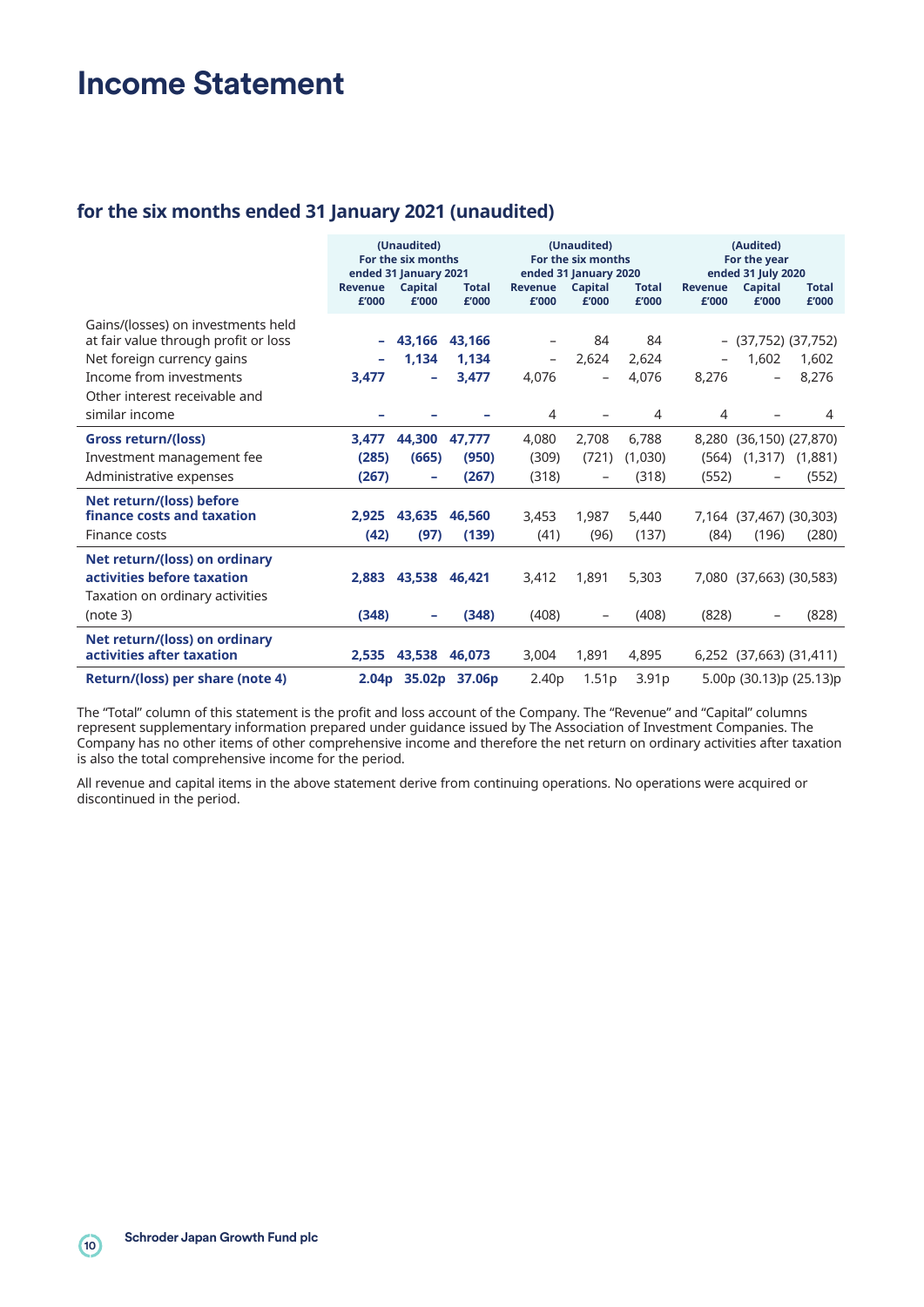## **Statement of Changes in Equity**

### **For the six months ended 31 January 2021 (unaudited)**

|                                                    | Called-up<br>share<br>capital<br>£'000 | premium<br>£'000 | Capital<br>Share redemption<br>reserve<br>£'000 | <b>Warrant</b><br>exercise<br>reserve<br>£'000 | <b>Share</b><br>purchase<br>reserve<br>£'000 | Capital<br>reserves<br>£'000 | <b>Revenue</b><br>reserve<br>£'000 | <b>Total</b><br>£'000 |
|----------------------------------------------------|----------------------------------------|------------------|-------------------------------------------------|------------------------------------------------|----------------------------------------------|------------------------------|------------------------------------|-----------------------|
| At 31 July 2020<br>Repurchase of the Company's own | 12,478                                 |                  | 23                                              | 3                                              | 96,807                                       | 119,595                      |                                    | 7.215 236.128         |
| shares for cancellation                            | (165)                                  | -                | 165                                             | -                                              | (3,231)                                      |                              | -                                  | (3,231)               |
| Net return on ordinary activities                  |                                        |                  |                                                 |                                                | -                                            | 43,538                       | 2.535                              | 46,073                |
| Dividend paid in the period (note 5)               |                                        |                  |                                                 |                                                |                                              | -                            | (6, 106)                           | (6, 106)              |
| <b>At 31 January 2021</b>                          | 12.313                                 |                  | 188                                             | 3                                              | 93.576                                       | 163.133                      | 3.644                              | 272.864               |

## **For the six months ended 31 January 2020 (unaudited)**

|                                      | Called-up<br>share<br>capital<br>£'000 | premium<br>£'000         | Capital<br>Share redemption<br>reserve<br>£'000 | <b>Warrant</b><br>exercise<br>reserve<br>£'000 | <b>Share</b><br>purchase<br>reserve<br>£'000 | Capital<br>reserves<br>£'000 | <b>Revenue</b><br>reserve<br>£'000 | <b>Total</b><br>£'000 |
|--------------------------------------|----------------------------------------|--------------------------|-------------------------------------------------|------------------------------------------------|----------------------------------------------|------------------------------|------------------------------------|-----------------------|
| At 31 July 2019                      | 12,501                                 |                          | $\overline{\phantom{m}}$                        | 3.                                             |                                              | 97.205 157.258               |                                    | 6,838 273,812         |
| Net return on ordinary activities    |                                        |                          |                                                 |                                                | -                                            | 1,891                        | 3.004                              | 4,895                 |
| Dividend paid in the period (note 5) | $\overline{\phantom{0}}$               | $\overline{\phantom{0}}$ |                                                 |                                                |                                              | $\qquad \qquad$              | (5.875)                            | (5,875)               |
| <b>At 31 January 2020</b>            | 12,501                                 |                          |                                                 |                                                | 97.205                                       | 159,149                      | 3.967                              | 272.832               |

## **For the year ended 31 July 2020 (audited)**

|                                                    | Called-up<br>share<br>capital<br>£'000 | premium<br>£'000 | <b>Capital</b><br>Share redemption<br>reserve<br>£'000 | <b>Warrant</b><br>exercise<br>reserve<br>£'000 | <b>Share</b><br>purchase<br>reserve<br>£'000 | Capital<br>reserves<br>£'000 | <b>Revenue</b><br>reserve<br>£'000 | <b>Total</b><br>£'000 |
|----------------------------------------------------|----------------------------------------|------------------|--------------------------------------------------------|------------------------------------------------|----------------------------------------------|------------------------------|------------------------------------|-----------------------|
| At 31 July 2019<br>Repurchase of the Company's own | 12,501                                 |                  |                                                        | 3                                              | 97,205                                       | 157,258                      | 6,838                              | 273,812               |
| shares for cancellation                            | (23)                                   | $\qquad \qquad$  | 23                                                     | -                                              | (398)                                        |                              | $\overline{\phantom{m}}$           | (398)                 |
| Net (loss)/return on ordinary activities           |                                        | -                |                                                        |                                                | -                                            | (37,663)                     | 6,252                              | (31, 411)             |
| Dividend paid in the year (note 5)                 | $\overline{\phantom{0}}$               | -                |                                                        |                                                |                                              | $\overline{\phantom{m}}$     | (5,875)                            | (5,875)               |
| At 31 July 2020                                    | 12,478                                 |                  | 23                                                     | 3                                              | 96.807                                       | 119.595                      | 7.215                              | 236.128               |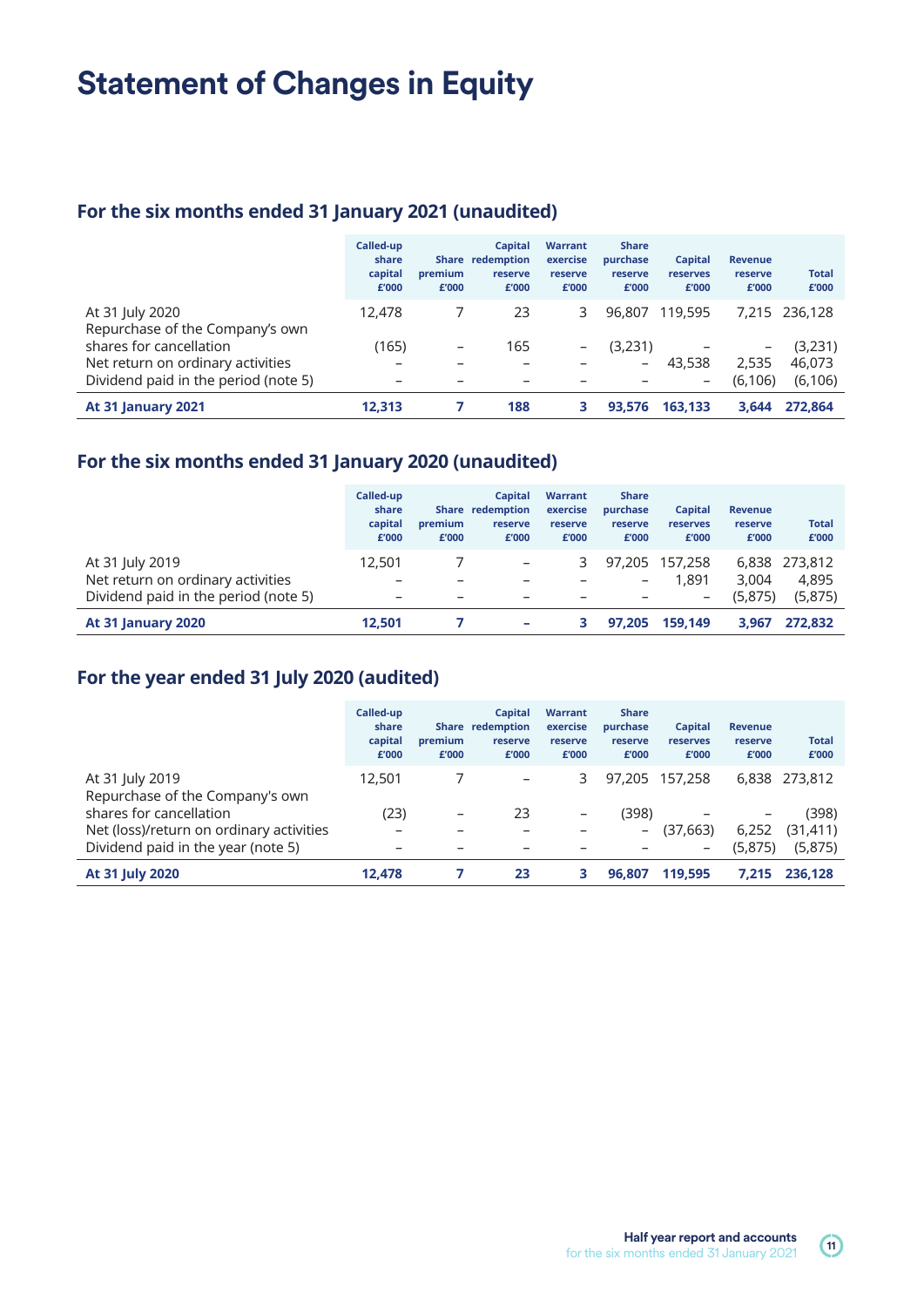## **Statement of Financial Position at 31 January 2021 (unaudited)**

|                                                         | (Unaudited)<br>At 31 January<br>2021<br>£'000 | (Unaudited)<br>At 31 January<br>2020<br>£'000 | (Audited)<br>At 31 July<br>2020<br>£'000 |
|---------------------------------------------------------|-----------------------------------------------|-----------------------------------------------|------------------------------------------|
| <b>Fixed assets</b>                                     |                                               |                                               |                                          |
| Investments held at fair value through profit or loss   | 305,102                                       | 303,943                                       | 268,080                                  |
| <b>Current assets</b>                                   |                                               |                                               |                                          |
| <b>Debtors</b>                                          | 1,747                                         | 1,617                                         | 1,643                                    |
| Cash at bank and in hand                                | 9.668                                         | 10,457                                        | 11,814                                   |
|                                                         | 11,415                                        | 12,074                                        | 13,457                                   |
| <b>Current liabilities</b>                              |                                               |                                               |                                          |
| Creditors: amounts falling due within one year (note 6) | (43, 653)                                     | (1, 190)                                      | (2, 172)                                 |
| <b>Net current (liabilities)/assets</b>                 | (32, 238)                                     | 10,884                                        | 11,285                                   |
| <b>Total assets less current liabilities</b>            | 272,864                                       | 314,827                                       | 279,365                                  |
| Creditors: amounts falling due after more than one year |                                               | (41, 995)                                     | (43, 237)                                |
| <b>Net assets</b>                                       | 272,864                                       | 272,832                                       | 236,128                                  |
| <b>Capital and reserves</b>                             |                                               |                                               |                                          |
| Called-up share capital (note 7)                        | 12,313                                        | 12,501                                        | 12,478                                   |
| Share premium                                           | 7                                             | 7                                             | 7                                        |
| Capital redemption reserve                              | 188                                           |                                               | 23                                       |
| Warrant exercise reserve                                | 3                                             | 3                                             | 3                                        |
| Share purchase reserve                                  | 93,576                                        | 97,205                                        | 96,807                                   |
| Capital reserves                                        | 163,133                                       | 159,149                                       | 119,595                                  |
| Revenue reserve                                         | 3,644                                         | 3,967                                         | 7,215                                    |
| <b>Total equity shareholders' funds</b>                 | 272,864                                       | 272,832                                       | 236,128                                  |
| Net asset value per share (note 8)                      | 221.61p                                       | 218.25p                                       | 189.24p                                  |

Registered in England and Wales as a public company limited by shares Company Registration Number: 02930057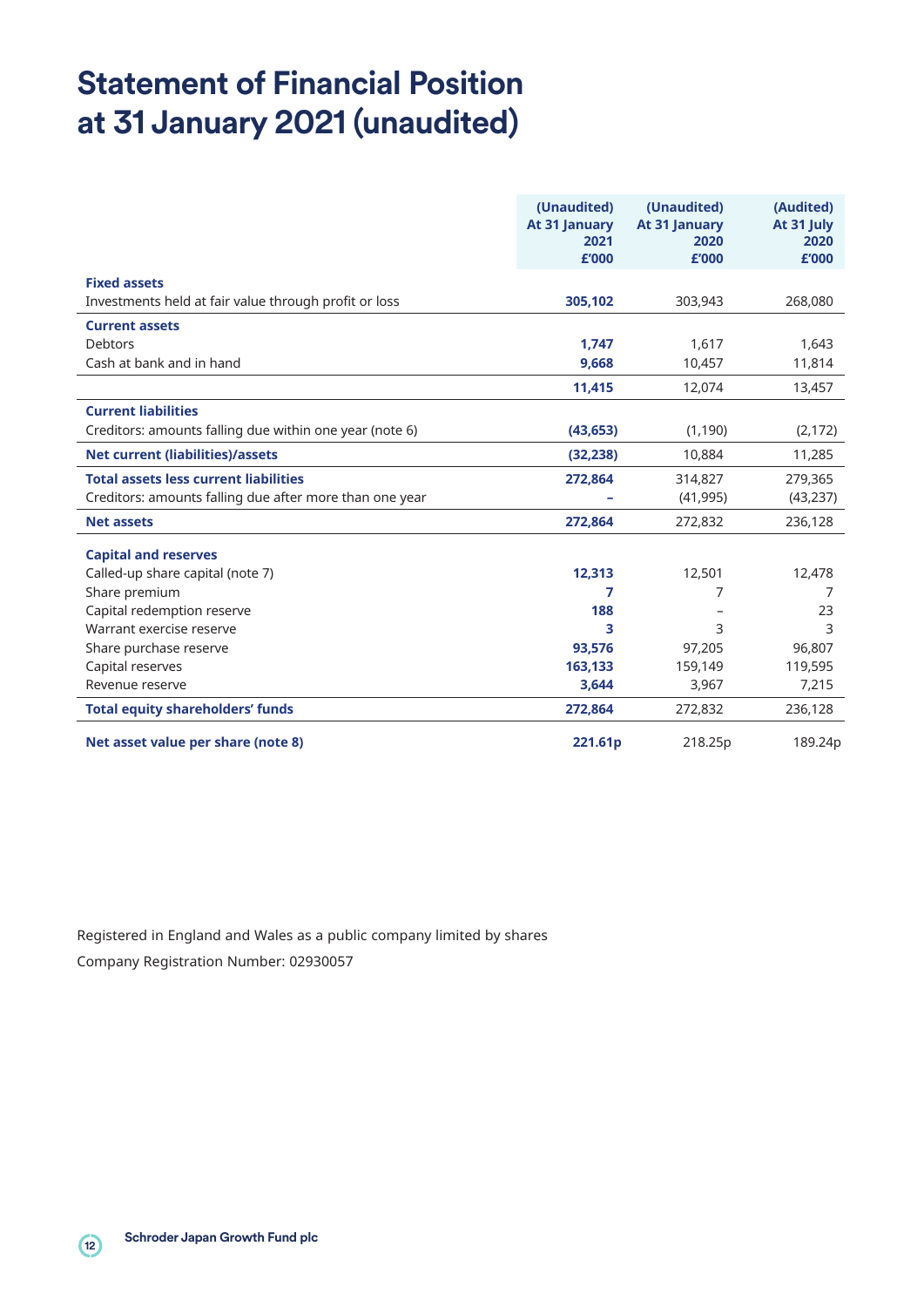## **Notes to the Accounts**

### **1. Financial statements**

The information contained within the accounts in this half year report has not been audited or reviewed by the Company's independent auditor.

The figures and financial information for the year ended 31 July 2020 are extracted from the latest published accounts of the Company and do not constitute statutory accounts for that year. Those accounts have been delivered to the Registrar of Companies and included the report of the auditors which was unqualified and did not contain a statement under either section 498(2) or 498(3) of the Companies Act 2006.

### **2. Accounting policies**

#### **Basis of accounting**

The accounts have been prepared in accordance with United Kingdom Generally Accepted Accounting Practice and with the Statement of Recommend Practice "Financial Statements of Investment Trust Companies and Venture Capital Trusts" issued by the Association of Investment Companies in October 2019.

All of the Company's operations are of a continuing nature.

The accounting policies applied to these accounts are consistent with those applied in the accounts for the year ended 31 July 2020.

### **3. Taxation on ordinary activities**

The Company's effective corporation tax rate is nil, as deductible expenses exceed taxable income. The tax charge comprises irrecoverable overseas withholding tax.

### **4. Return/(loss) per share**

|                                                              | (Unaudited)<br>Six months<br>ended<br>31 January<br>2021<br>£'000 | (Unaudited)<br>Six months<br>ended<br>31 January<br>2020<br>£'000 | (Audited)<br><b>Year ended</b><br>31 July<br>2020<br>£'000 |
|--------------------------------------------------------------|-------------------------------------------------------------------|-------------------------------------------------------------------|------------------------------------------------------------|
| Revenue return                                               | 2,535                                                             | 3,004                                                             | 6,252                                                      |
| Capital return/(loss)                                        | 43,538                                                            | 1,891                                                             | (37,663)                                                   |
| <b>Total return/(loss)</b>                                   | 46,073                                                            | 4,895                                                             | (31, 411)                                                  |
| Weighted average number of shares in issue during the period | 124,307,203                                                       | 125,008,200                                                       | 124,998,055                                                |
| Revenue return per share                                     | 2.04 <sub>p</sub>                                                 | 2.40 <sub>p</sub>                                                 | 5.00 <sub>p</sub>                                          |
| Capital return/(loss) per share                              | 35.02p                                                            | 1.51 <sub>p</sub>                                                 | (30.13)p                                                   |
| <b>Total return/(loss) per share</b>                         | 37.06p                                                            | 3.91 <sub>p</sub>                                                 | (25.13)p                                                   |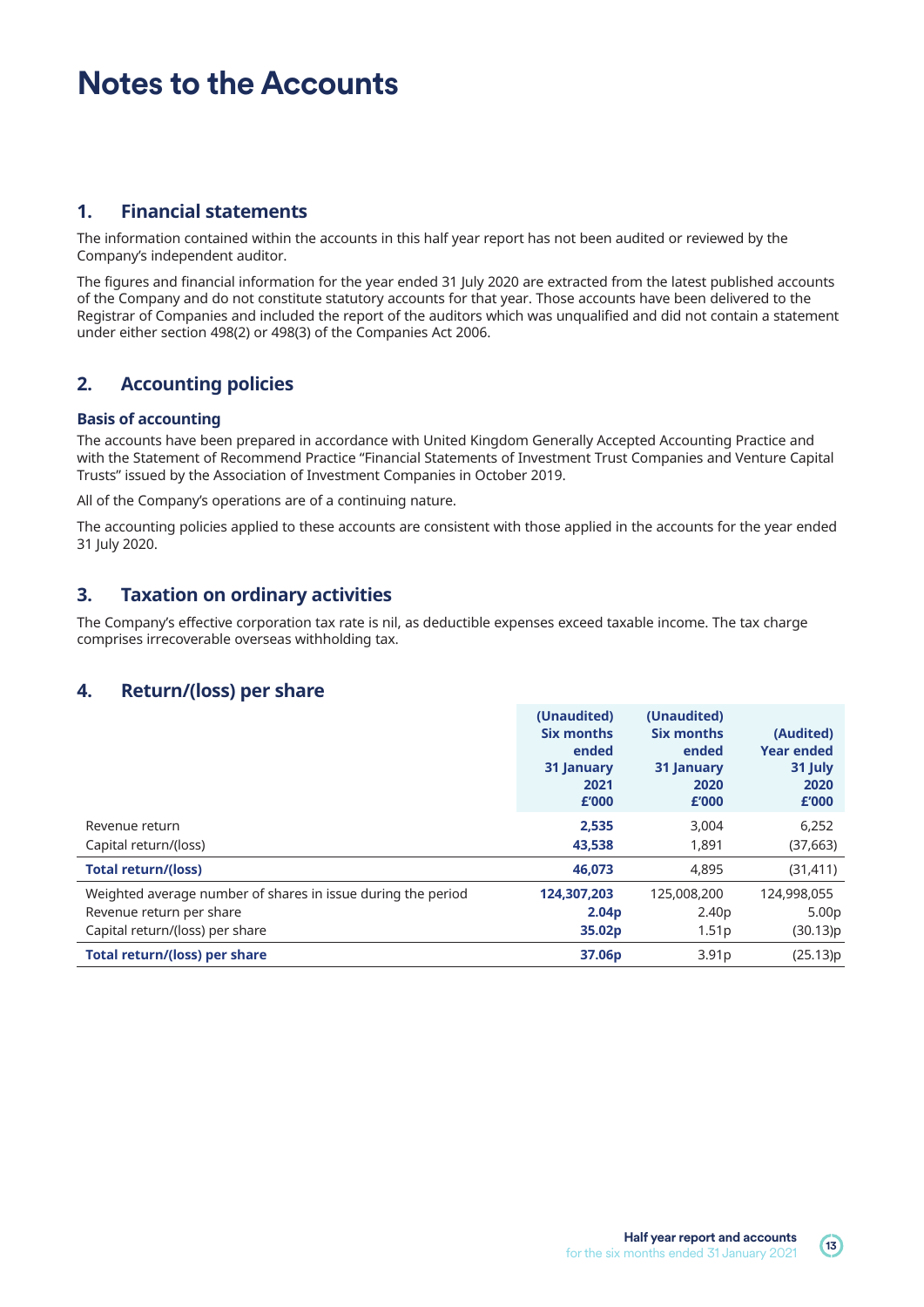## **Notes to the Accounts**

#### **5. Dividends paid**

|                                               | (Unaudited) | (Unaudited) |                   |
|-----------------------------------------------|-------------|-------------|-------------------|
|                                               | Six months  | Six months  | (Audited)         |
|                                               | ended       | ended       | <b>Year ended</b> |
|                                               | 31 January  | 31 January  | 31 July           |
|                                               | 2021        | 2020        | 2020              |
|                                               | £'000       | £'000       | £'000             |
| 2020 final dividend paid of 4.9p (2019: 4.7p) | 6,106       | 5,875       | 5,875             |

No interim dividend has been declared in respect of the year ending 31 July 2021 (2020: nil).

### **6. Creditors: amounts falling due within one year**

|                                                                                       | (Unaudited)<br><b>Six months</b><br>ended<br>31 January<br>2021<br>£'000 | (Unaudited)<br><b>Six months</b><br>ended<br>31 January<br>2020<br>£'000 | (Audited)<br><b>Year ended</b><br>31 July<br>2020<br>£'000 |
|---------------------------------------------------------------------------------------|--------------------------------------------------------------------------|--------------------------------------------------------------------------|------------------------------------------------------------|
| Bank Loan<br>Securities purchased awaiting settlement<br>Other creditors and accruals | 41,734<br>1,300<br>619<br>43,653                                         | 553<br>637<br>1,190                                                      | 1,595<br>577<br>2,172                                      |

The bank loan is a yen 6.0 billion three-year term loan from Sumitomo Mitsui banking Corporation, expiring in January 2022 and carrying a fixed interest rate of 0.64% per annum.

### **7. Called-up share capital**

|                                                                                         | (Unaudited)<br>Six months<br>ended<br>31 January<br>2021<br>£'000 | (Unaudited)<br>Six months<br>ended<br>31 January<br>2020<br>£'000 | (Audited)<br><b>Year ended</b><br>31 July<br>2020<br>£'000 |
|-----------------------------------------------------------------------------------------|-------------------------------------------------------------------|-------------------------------------------------------------------|------------------------------------------------------------|
| Opening balance of ordinary shares of 10p each<br>Repurchase and cancellation of shares | 12.478<br>(165)                                                   | 12,501                                                            | 12,501<br>(23)                                             |
| Closing balance of ordinary shares of 10p each                                          | 12.313                                                            | 12,501                                                            | 12,478                                                     |

Changes in the number of shares in issue during the period were as follows:

|                                                                                                                                                | (Unaudited)<br><b>Six months</b><br>ended<br>31 January<br>2021 | (Unaudited)<br><b>Six months</b><br>ended<br>31 January<br>2020 | (Audited)<br><b>Year ended</b><br>31 July<br>2020 |
|------------------------------------------------------------------------------------------------------------------------------------------------|-----------------------------------------------------------------|-----------------------------------------------------------------|---------------------------------------------------|
| Ordinary shares of 10p each, allotted, called-up and fully paid<br>Opening balance of shares in issue<br>Repurchase and cancellation of shares | 124,776,700<br>(1,646,878)                                      | 125,008,200                                                     | 125,008,200<br>(231,500)                          |
| Closing balance of shares in issue                                                                                                             | 123,129,822                                                     | 125,008,200                                                     | 124,776,700                                       |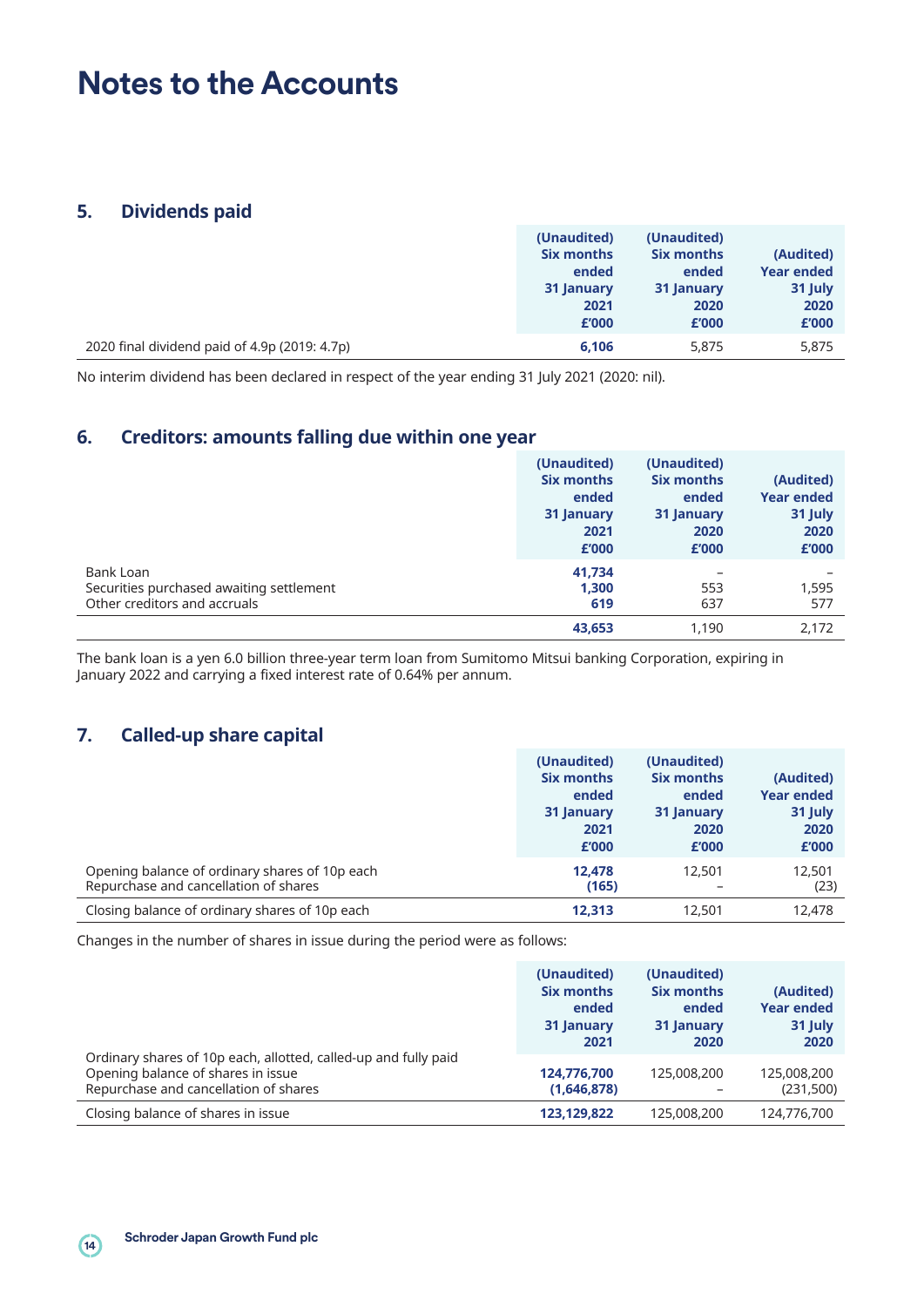## **Notes to the Accounts**

#### **8. Net asset value per share**

Net asset value per share is calculated by dividing shareholders' funds by the number of shares in issue of 123,129,822 (31 January 2020: 125,008,200 and 31 July 2020: 124,776,700).

#### **9. Financial instruments measured at fair value**

The Company's financial instruments that are held at fair value comprise its investment portfolio. At 31 January 2021, all investments in the Company's portfolio were categorised as Level 1 in accordance with the criteria set out in paragraph 34.22 (amended) of FRS 102. That is, they are all valued using unadjusted quoted prices in active markets for identical assets (31 January 2020 and 31 July 2020: same).

#### **10. Events after the interim period that have not been reflected in the financial statements for the interim period**

The Directors have evaluated the period since the interim date and have not noted any significant events which have not been reflected in the financial statements.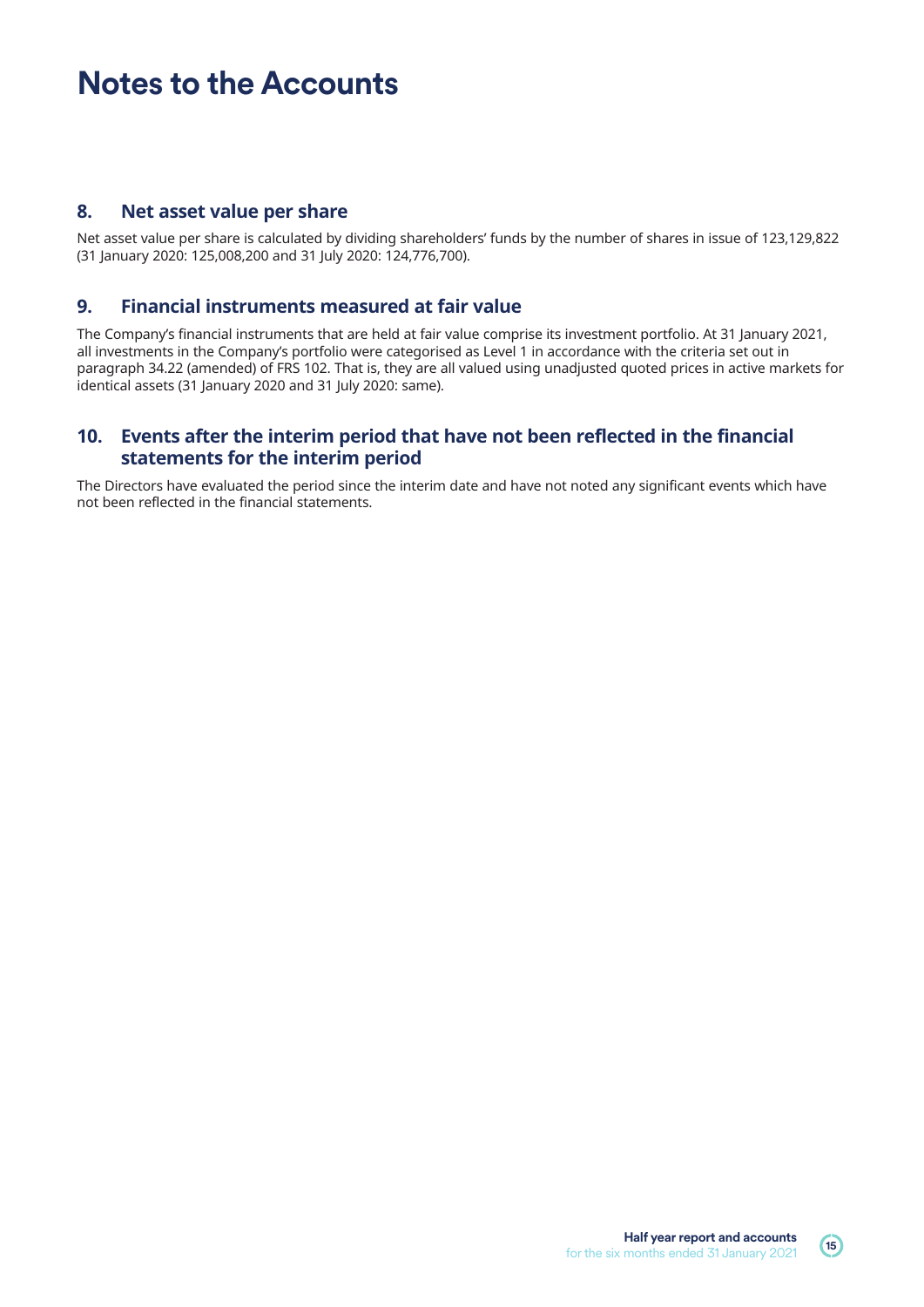## **Notes**